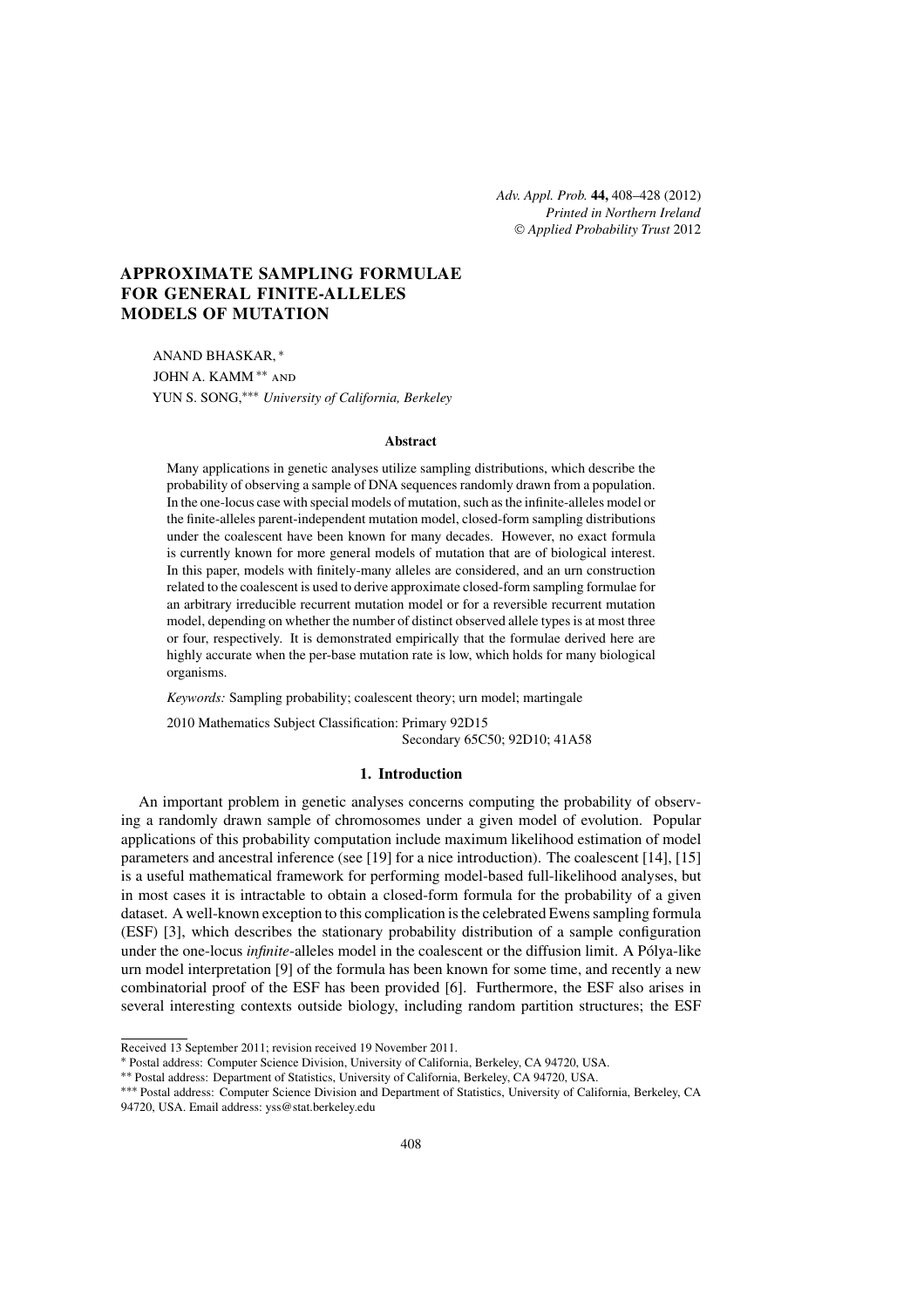<span id="page-1-0"></span>is a special case of the two-parameter sampling formula [\[17\]](#page-20-0), [\[18\]](#page-20-0) for exchangeable random partitions. See [\[1\]](#page-19-0) for examples of other interesting combinatorial connections.

In the case of *finitely*-many alleles, a closed-form sampling formula is known [\[20\]](#page-20-0) only for the parent-independent mutation (PIM) model, in which the probability of mutating from allele *j* to allele *i* depends only on the child allele *i*. For a general non-PIM mutation model, finding an exact, closed-form sampling formula has remained a challenging open problem.

In this paper we make progress on this problem by deriving approximate, closed-form sampling formulae that are highly accurate when the mutation rate is low. More precisely, given a sample configuration *n* and the model parameters (mutation rate  $\theta$  and transition matrix *P*), we consider the Taylor expansion of the sampling probability  $q(n | \theta, P)$  about  $\theta = 0$ . As discussed later, if *P* is irreducible when restricted to the observed alleles in the sample then the leading-order term in the expansion is proportional to  $\theta^{|\mathcal{O}_n|-1}$ , where  $|\mathcal{O}_n|$  is the number of distinct observed alleles in the sample configuration *n*. Hence,

$$
q(\mathbf{n} \mid \theta, \mathbf{P}) = \theta^{|\mathcal{O}_n| - 1} Q(\mathbf{n} \mid \mathbf{P}) + O(\theta^{|\mathcal{O}_n|}), \tag{1}
$$

where  $Q(n | P)$  is the leading-order coefficient that depends on the mutation transition matrix *P* but not on the mutation rate *θ*. In this paper we consider the problem of obtaining exact closed-form formulae for  $Q(n | P)$ . As many organisms typically have small per-base mutation rates, our results are of biological interest.

By restricting the set of events in the coalescent genealogy for a given sample, Jenkins and Song [\[12\]](#page-19-0) provided closed-form formulae for  $Q(n | P)$  for an arbitrary transition matrix **P** when  $|\mathcal{O}_n| \leq 3$ . In this paper we provide new proofs of those results, and extend them by supplying a closed-form formula for  $Q(n | P)$  when  $|\mathcal{O}_n| = 4$  and the transition matrix P is reversible restricted to the observed alleles. We prove our results using martingale arguments and use an urn construction related to the coalescent to develop a recursion for the approximate sampling probability, which can then be solved in closed form using combinatorial techniques. As a corollary of our results, it can be seen that the simple general formula in [\[12,](#page-19-0) Theorem 6.3] for  $Q(n | P)$  when P is parent-independent restricted to the observed alleles also holds when *P* is reversible restricted to the observed alleles, provided that  $|\mathcal{O}_n| \leq 3$ . That formula fails to hold when  $|\mathcal{O}_n| = 4$  and *P* is not parent-independent restricted to the observed alleles.

As there are four distinct DNA bases, our extension to the  $|\mathcal{O}_n| = 4$  case seems natural. A more interesting reason is as follows. In multi-locus models with finite recombination rates, no closed-form sampling formula is known, even for the simplest case of two loci with either infinite-alleles or finite-alleles PIM models. However, recently, a new framework based on asymptotic series has been developed [\[2\]](#page-19-0), [\[10\]](#page-19-0), [\[11\]](#page-19-0), [\[13\]](#page-19-0) to derive useful closedform results when the recombination rate is moderate to large. The main idea behind that research is to perform an asymptotic expansion of the sampling probability in inverse powers of the recombination rate. We note that our one-locus sampling formula for the  $|\mathcal{O}_n| = 4$ case provides an accurate approximation of the sampling probability for a completely linked (i.e. with zero recombination rate) pair of loci with two observed alleles at each locus (as is typical in single-nucleotide polymorphism data). Hence, our work serves as a starting point for finding approximate two-locus sampling formulae when the recombination rate is small, complementary to the earlier work [\[2\]](#page-19-0), [\[10\]](#page-19-0), [\[11\]](#page-19-0), [\[13\]](#page-19-0) for large recombination rates. We leave this problem for future research.

We remark that, for a given sample configuration *n* and fixed parameters  $\theta$  and **P**, the exact sampling probability  $q(n | \theta, P)$  can be found numerically by solving a system of coupled linear equations in  $O(|n|^K)$  variables, where |n| denotes the total sample size and K denotes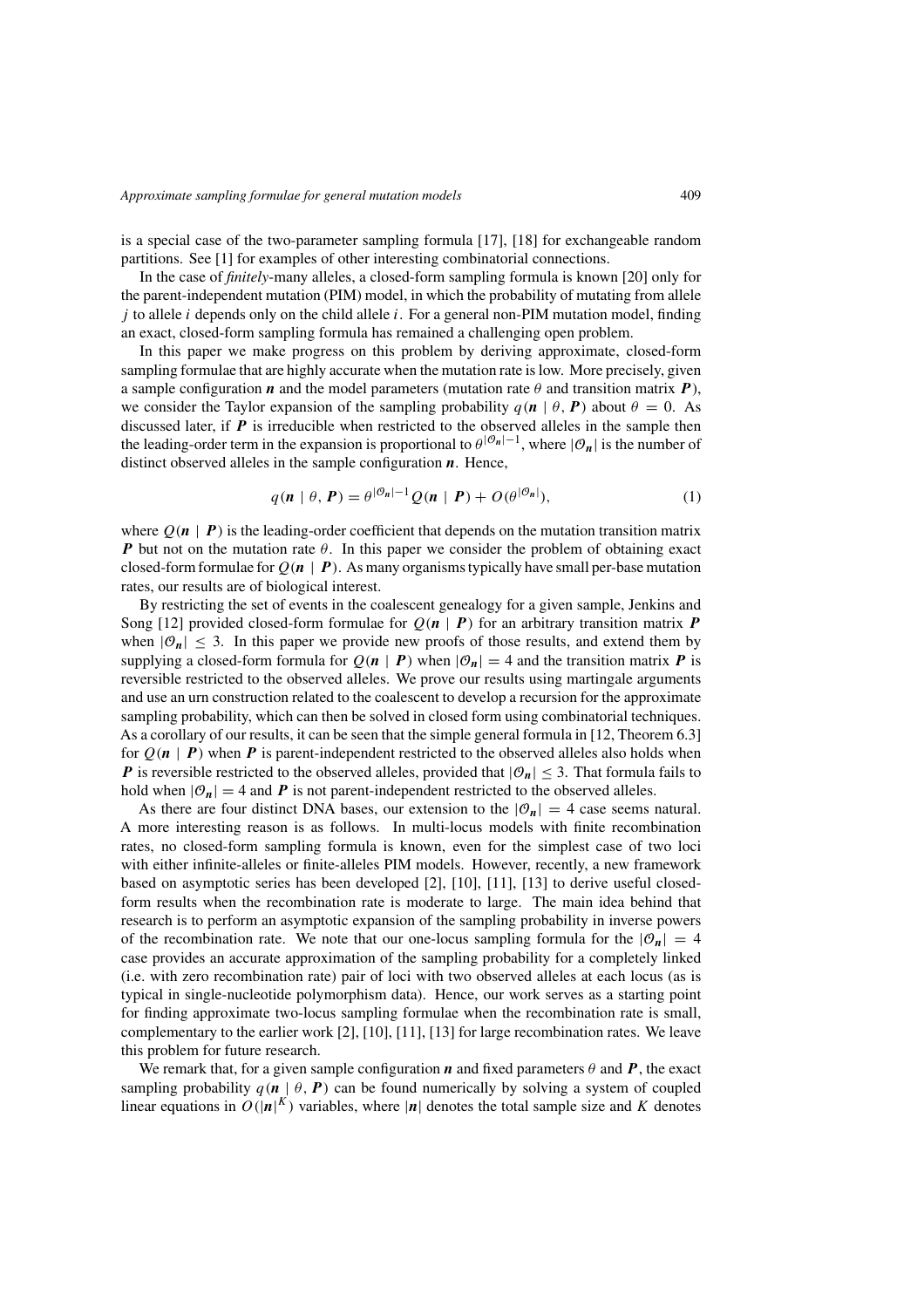<span id="page-2-0"></span>the number of allele types in the assumed model. One of the main motivations of our work is to remedy this high computational complexity. Evaluating our closed-form approximations is much more efficient, in both time and space complexity.

The rest of this paper is structured as follows. In Section 2 we lay out the model and notation used throughout the paper. In Section [3 w](#page-3-0)e summarize our main closed-form sampling formulae, which we prove in Section [4](#page-4-0) using martingale arguments and an urn construction. Numerical experiments demonstrating the usefulness of our approximate sampling formulae are provided in Section [5.](#page-15-0)

### **2. Model and notation**

We consider Kingman's coalescent with a *K*-allelic recurrent mutation model specified by the population-scaled mutation rate  $\theta/2$  and ergodic transition matrix  $P$ , where  $P_{ji}$  denotes the probability of allele *j* mutating to allele *i* forward in time given that a mutation occurs. The stationary distribution of *P* is denoted by  $\pi = (\pi_1, \dots, \pi_K)$ .

The following definitions will be used throughout.

**Definition 1.** (*n*, *sample configuration.*) A sample of individuals is denoted by  $\mathbf{n} = (n_i)_{i \in [K]}$ , where  $n_i \in \mathbb{Z}_{\geq 0}$  denotes the number of individuals in the sample with allele *i*. The size  $|\mathbf{n}|$ of the sample *n* is denoted by the same letter in nonbold face, *n*. For notational convenience, we use  $e_i$  to denote the sample configuration with a single individual of type  $i$  and write  $n = n_1e_1 + \cdots + nKe_K$ . For a subset  $S \subseteq [K]$ , we define  $n_S = \sum_{i \in S} n_i e_i$  and  $n_S = |n_S|$ .

**Definition 2.** ( $\mathcal{O}_n$ *, observed allele types.*) Given a sample *n*, let  $\mathcal{O}_n \subseteq [K]$  denote the set of observed allele types, i.e.  $\mathcal{O}_n = \{i \in [K] \mid n_i > 0\}$ . The number of observed allele types is denoted by  $|\mathcal{O}_n|$ .

When the indices *h*, *i*, *j* , *k*, and *l* are used in indefinite summations or products, they are assumed to range over  $\mathcal{O}_n$ , unless stated otherwise.

By exchangeability, the probability of any *ordered* sample with configuration *n* is invariant under all permutations of the sampling order. We use  $q(n | \theta, P)$  to denote the stationary sampling probability of any particular ordered sample with configuration *n*. From the standard coalescent arguments [\[7\]](#page-19-0), [\[8\]](#page-19-0), it can be deduced that  $q(n | \theta, P)$  is the unique solution to the recursion

$$
n(n-1+\theta)q(\mathbf{n} \mid \theta, \mathbf{P}) = \sum_{i} n_i(n_i-1)q(\mathbf{n}-\mathbf{e}_i \mid \theta, \mathbf{P}) + \theta \sum_{i,j} P_{ji}n_iq(\mathbf{n}-\mathbf{e}_i+\mathbf{e}_j \mid \theta, \mathbf{P}),
$$
\n(2)

with boundary conditions

$$
q(e_i \mid \theta, P) = \pi_i \quad \text{for all } i \in [K].
$$

If *P* is irreducible when restricted to the observed alleles  $\mathcal{O}_n$  then, by unwinding recursion (2), it can be seen that  $|O_n| - 1$  is the smallest power of  $\theta$  with a nonvanishing coefficient in the Taylor series expansion of  $q(n | \theta, P)$  about  $\theta = 0$ . Intuitively, for a sample with *m* distinct observed alleles, the coefficient of  $\theta^{m-1}$  in the Taylor expansion corresponds to the total probability of coalescent genealogies with the most parsimonious number (i.e.  $m - 1$ ) of mutations. That  $P$  is irreducible when restricted to  $\mathcal{O}_n$  is a sufficient (but not necessary) condition for the existence of such a parsimonious genealogy for sample *n*.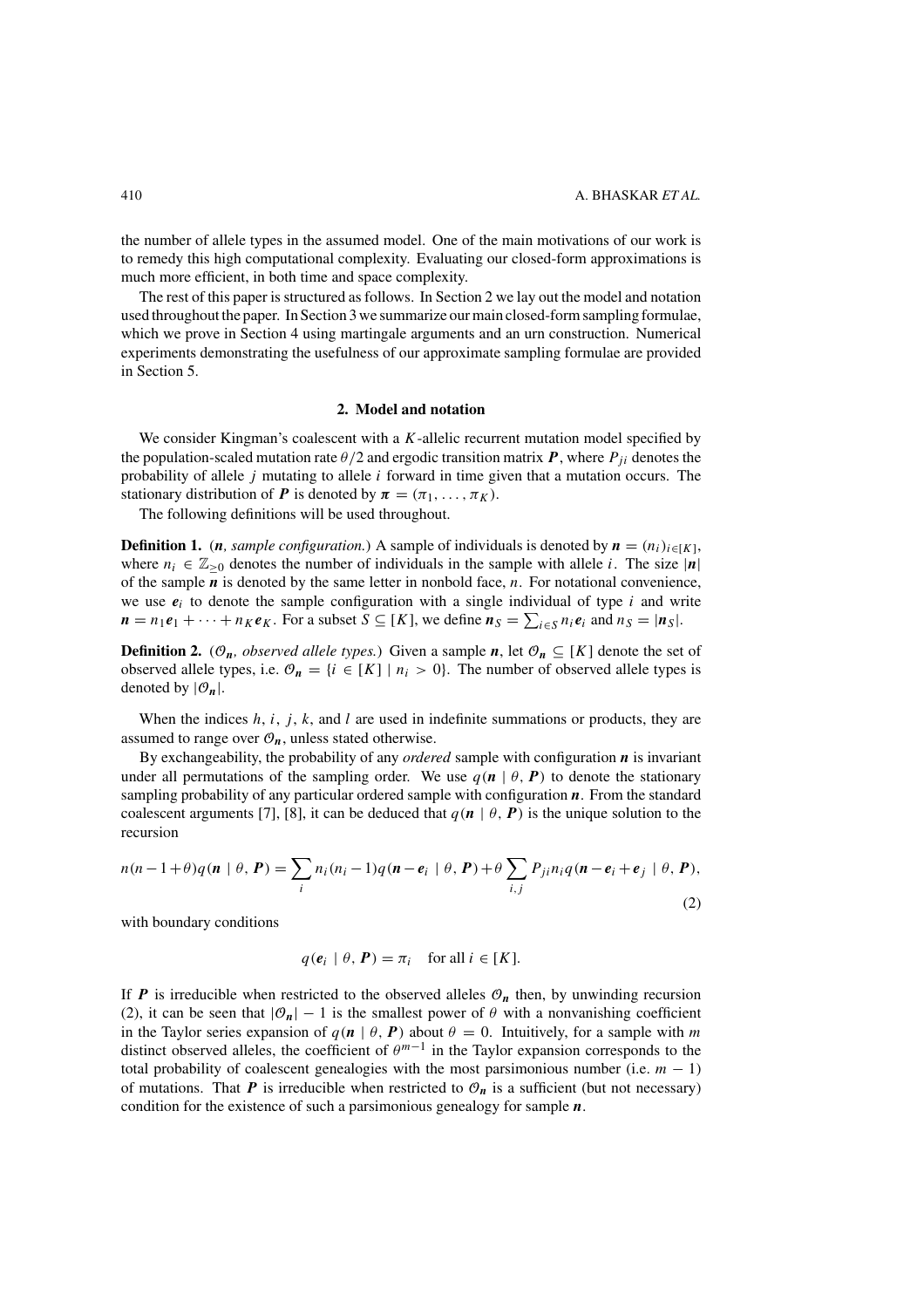<span id="page-3-0"></span>Letting  $O(n | P)$  denote the coefficient of  $\theta^{|\mathcal{O}_n| - 1}$  in the Taylor expansion,  $q(n | \theta, P)$  can be written as in [\(1\)](#page-1-0). For simplicity, in what follows we simply write  $q(n)$  and  $Q(n)$  instead of  $q(n | \theta, P)$  and  $Q(n | P)$ , respectively.

We now introduce some notation used throughout the paper. For a sample configuration *n*, we define the combinatorial quantity  $\Lambda(n)$  as

$$
\Lambda(n) = \frac{\prod_{i \in \mathcal{O}_n} (n_i - 1)!}{(n - 1)!}.
$$
\n(3)

For  $k \in \mathbb{Z}_{\geq 0}$ , the *k*th *falling* factorial of *x* (denoted  $(x)_{k\downarrow}$ ) and the *k*th *rising* factorial of *x* (denoted  $(x)_{k\uparrow}$ ) are defined as

$$
(x)_{k\downarrow} = x(x-1)\cdots(x-k+1),
$$
  $(x)_{k\uparrow} = x(x+1)\cdots(x+k-1),$ 

with  $(x)_{0\downarrow} = (x)_{0\uparrow} = 1$ . The *k*th harmonic number  $H_k$  is defined as

$$
H_k=1+\frac{1}{2}+\cdots+\frac{1}{k},
$$

with  $H_0 = 0$ . Given a sample configuration  $\mathbf{n} = (n_1, \ldots, n_K)$ , a *K*-tuple  $\mathbf{m} = (m_1, \ldots, m_K)$ satisfying  $0 \le m \le n$  means that  $0 \le m_i \le n_i$  for all  $i \in \mathcal{O}_n$  and  $m_i = 0$  for all  $i \notin \mathcal{O}_n$ , while  $0 \lt m \le n$  means that  $0 \lt m_i \le n_i$  for all  $i \in \mathcal{O}_n$  and  $m_i = 0$  for all  $i \notin \mathcal{O}_n$ . Also, **0** ≤ *m* ≤ *n* denotes 0 ≤ *m<sub>i</sub>* ≤ *n<sub>i</sub>* for all *i* ∈ [*K*].

### **3.** A summary of closed-form results for  $Q(n)$

In the case of  $|O_n| = 1$ , it is easy to see that  $Q(n) = \pi_i$  for  $n = ne_i$ . In this paper we derive closed-form expressions for the leading-order coefficient  $Q(n)$  when  $|\mathcal{O}_n| \leq 3$ , and **P** is an arbitrary mutation transition matrix that is irreducible when restricted to the observed alleles  $\mathcal{O}_n$ ; and also when  $|\mathcal{O}_n| = 4$ , and **P** is irreducible and reversible when restricted to  $\mathcal{O}_n$ (i.e.  $\pi_i P_{ij} = \pi_j P_{ji}$  for all  $i, j \in \mathcal{O}_n$ ). These closed-form results are summarized below.

**Theorem 1.** *For*  $|\mathcal{O}_n| = 2$  *and* **P** *an arbitrary mutation transition matrix that is irreducible when restricted to*  $\mathcal{O}_n$ *,*  $Q(n)$  *is given by* 

$$
Q(n) = \Lambda(n) \sum_{\{i, j \in \mathcal{O}_n : i \neq j\}} \frac{n_j}{n} \pi_j P_{ji}.
$$

**Theorem 2.** *For*  $|O_n| = 3$  *and* **P** *an arbitrary mutation transition matrix that is irreducible when restricted to*  $\mathcal{O}_n$ *,*  $Q(n)$  *is given by* 

$$
Q(n) = \Lambda(n) \sum_{\text{distinct } i,j,k \in \mathcal{O}_n} \left\{ \pi_j P_{ji} P_{jk} \left[ \frac{(n_j)_{2\downarrow}}{n(n_j + n_k - 1)} - \frac{n_i n_j}{n(n_i + n_k)} - 2 \frac{n_i n_j n_k}{n(n_j + n_k)_{2\downarrow}} + 2 \frac{n_i n_j n_k}{(n_j + n_k + 1)_{3\downarrow}} (H_n - H_{n_i - 1}) \right] + \pi_k P_{kj} P_{ji} \left[ \frac{n_j n_k}{n(n_j + n_k - 1)} + 2 \frac{n_i n_j n_k}{n(n_j + n_k)_{2\downarrow}} - 2 \frac{n_i n_j n_k}{(n_j + n_k + 1)_{3\downarrow}} (H_n - H_{n_i - 1}) \right] \right\}.
$$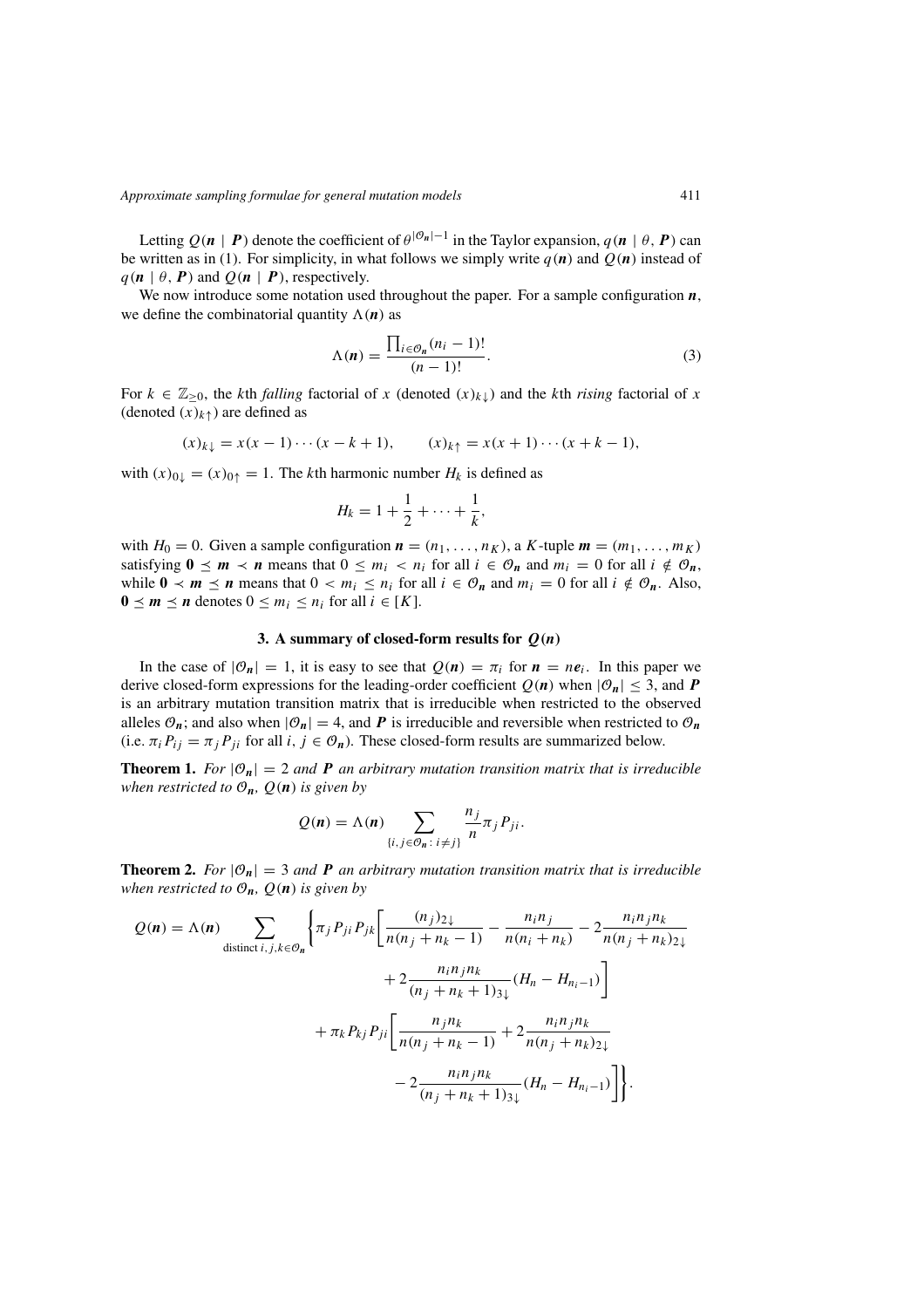<span id="page-4-0"></span>**Corollary 1.** *Suppose that*  $|\mathcal{O}_n| = 3$  *with sample configuration*  $n = n_a e_a + n_b e_b + n_c e_c$ *where a, b, and c are distinct alleles in* [*K*]*. If the mutation transition matrix P is reversible and irreducible when restricted to the observed alleles*  $\mathcal{O}_n$ *,*  $Q(n)$  *is given by* 

$$
Q(n) = \Lambda(n) \bigg( \frac{n_a}{n} \pi_a P_{ab} P_{ac} + \frac{n_b}{n} \pi_b P_{ba} P_{bc} + \frac{n_c}{n} \pi_c P_{ca} P_{cb} \bigg).
$$

**Theorem 3.** *For*  $|\mathcal{O}_n| = 4$ *, if the mutation transition matrix* **P** *is reversible and irreducible when restricted to the observed alleles*  $\mathcal{O}_n$ *, then*  $Q(n)$  *is given by* 

$$
Q(\boldsymbol{n}) = \Lambda(\boldsymbol{n}) \sum_{\text{distinct } i,j,k,l \in \mathcal{O}_{\boldsymbol{n}}} [\pi_i P_{ij} P_{ik} P_{il} \gamma(\boldsymbol{n}, i, j, k, l) + \pi_i P_{ij} P_{ik} P_{jl} \delta(\boldsymbol{n}, i, j, k, l)],
$$

*where*

$$
\gamma(n, i, j, k, l) = \frac{n_i}{n} \left\{ \left[ \frac{n_i - 1}{2(n_i + n_j + n_k - 1)} - \frac{2n_j n_l}{(n_i + n_j + n_k)2\downarrow} \right] + \frac{n_l}{2(n_j + n_k + n_l)} - \left[ \frac{n_l(n_i - 1)}{(n_k + n_l)(n_i + n_j - 1)} - \frac{2n_j n_l}{(n_i + n_j)2\downarrow} \right] \right\}
$$
  
+ 
$$
\frac{2n_i n_j n_l}{(n_i + n_j + n_k + 1)3\downarrow} (H_n - H_{n_l - 1}) - \frac{2n_i n_j n_l}{(n_i + n_j + 1)3\downarrow} (H_n - H_{n_k + n_l - 1})
$$

*and*

$$
\delta(n, i, j, k, l) = \frac{n_i}{n} \left\{ \left[ \frac{n_j}{n_i + n_j + n_k - 1} + \frac{2n_j n_l}{(n_i + n_j + n_k)2\psi} \right] - \left[ \frac{n_j n_l}{(n_k + n_l)(n_i + n_j - 1)} + \frac{2n_j n_l}{(n_i + n_j)2\psi} \right] \right\}
$$

$$
- \frac{2n_i n_j n_l}{(n_i + n_j + n_k + 1)3\psi} (H_n - H_{n_l - 1}) + \frac{2n_i n_j n_l}{(n_i + n_j + 1)3\psi} (H_n - H_{n_k + n_l - 1}).
$$

#### **4. Proofs of the main results**

In this section we construct an urn process to derive the closed-form formulae for  $Q(n)$ mentioned in the previous section. We use the urn process to decompose  $Q(n)$  into a sum product of two vectors, one which depends only on the sample configuration *n* and the other which depends only on the mutation transition matrix *P*. Using this decomposition, we show that  $Q(n)$  corresponds to the probability of a certain event in the urn process.

Throughout, we use  $R(n)$  to denote the following rescaled version of  $Q(n)$ , i.e.

$$
R(n) = \frac{Q(n)}{\Lambda(n)},
$$
\n(4)

where  $\Lambda(n)$  is the combinatorial coefficient defined in [\(3\)](#page-3-0).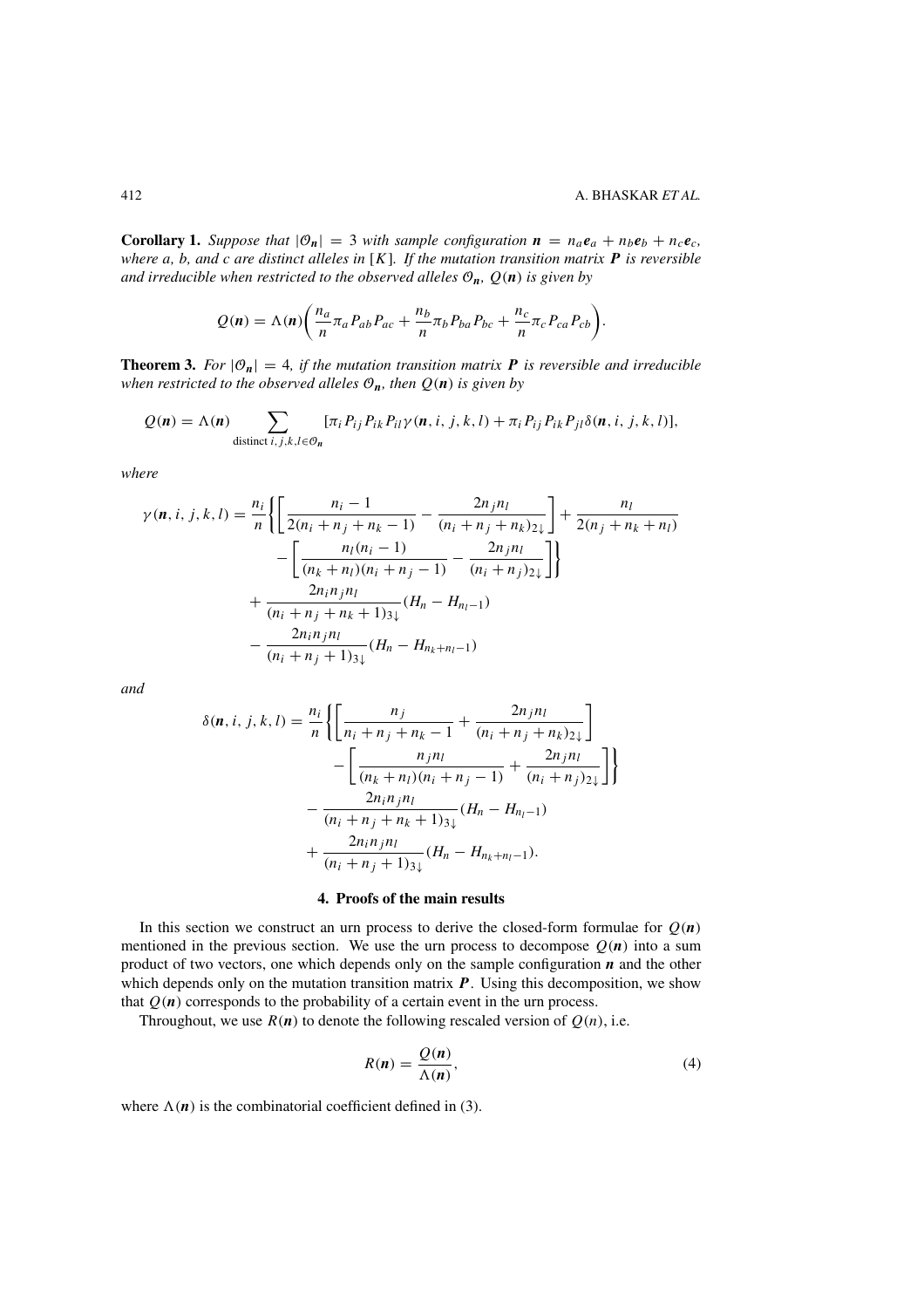### <span id="page-5-0"></span>**4.1. Description of the urn process**

Let  $n$  be the sample configuration of interest. We have an urn with  $n$  balls,  $n_i$  of which have color *i*. We remove balls one at a time uniformly at random until there are no more balls in the urn. However, whenever we 'kill' a color (i.e. remove the last ball of that color), we add back a ball of a different color. We do this by picking another ball from the urn, copying it, and returning both copies to the urn. Note that when we kill the last color, we do not add any balls back, since there are no more colors to choose from.

Suppose that when we kill color *i*, we add back a ball of color *j* . We then call *j* the *parent* of *i*, and call the last surviving color the *root*. This generates a rooted tree whose vertices consist of the  $|O_n|$  observed colors (alleles).

Let *T* be any rooted tree on  $\mathcal{O}_n$ . We denote the probability of generating *T* under the above process as  $P_n(T)$ . Let  $E(T)$  be the edge set of T, and let  $\rho(T)$  denote the root vertex of T. By convention, we draw edges as pointing away from the root, so the edge  $(j \rightarrow i)$  indicates that *j* is the parent of *i*.

The main idea of this section is that to compute  $Q(n)$ , it is enough to compute  $P_n(T)$  for each *T*. In particular, we prove the following theorem in Section [4.2.](#page-6-0)

**Theorem 4.** *Recall that, for a transition matrix*  $P$  *that is irreducible when restricted to*  $O_n$ *,*  $Q(n)$  *denotes the first nonzero coefficient in the Taylor expansion [\(1\)](#page-1-0) of*  $q(n)$  *about*  $\theta = 0$ . *Given a rooted tree*  $T$  *described above, define*  $f_{P}(T)$  *as* 

$$
f_{\boldsymbol{P}}(T) = \pi_{\rho(T)} \prod_{(j \to i) \in E(T)} P_{ji}.
$$

*Then, the quantity*  $R(n) = \frac{Q(n)}{\Lambda(n)}$  *is given by* 

$$
R(n) = \sum_{T} P_n(T) f_P(T) = \mathcal{E}_n[f_P(T)],\tag{5}
$$

*where the sum is taken over all rooted trees*  $T$  *with*  $|\mathcal{O}_n|$  *vertices bijectively labeled by*  $\mathcal{O}_n$ *. That is,*  $R(n)$  *is the expectation of*  $f_P(T)$  *under the above process.* 

Note that we can view  $f_{\textbf{P}}(T)$  as a probability as well. In particular, suppose that we relabel the vertices of *T* as follows: we assign a new label from [*K*] to  $\rho(T)$  according to the stationary distribution  $\pi$ , and, for each edge in T, we assign a new label to the child according to the new label of its parent and the transition matrix *P*. Then  $f_P(T)$  is the probability that we assign the original labels to all the vertices, given that we drew *T*. That is, if  $\mathcal{C}_{\mathcal{O}_n}$  is the event that we assign the original labels to all vertices then

$$
f_{\boldsymbol{P}}(T) = \mathbf{P}(\mathcal{C}_{\mathcal{O}_n} | T) = \pi_{\rho(T)} \prod_{(j \to i) \in E(T)} P_{ji}.
$$

This immediately leads to the following interpretation:

$$
R(n) = \sum_{T} P(C_{\mathcal{O}_n} | T) P_n(T) = P_n(C_{\mathcal{O}_n}).
$$
 (6)

That is,  $R(n)$  is the unconditional probability that we correctly label all the alleles, if we use the urn process to generate a tree on the alleles and then use the tree to assign labels.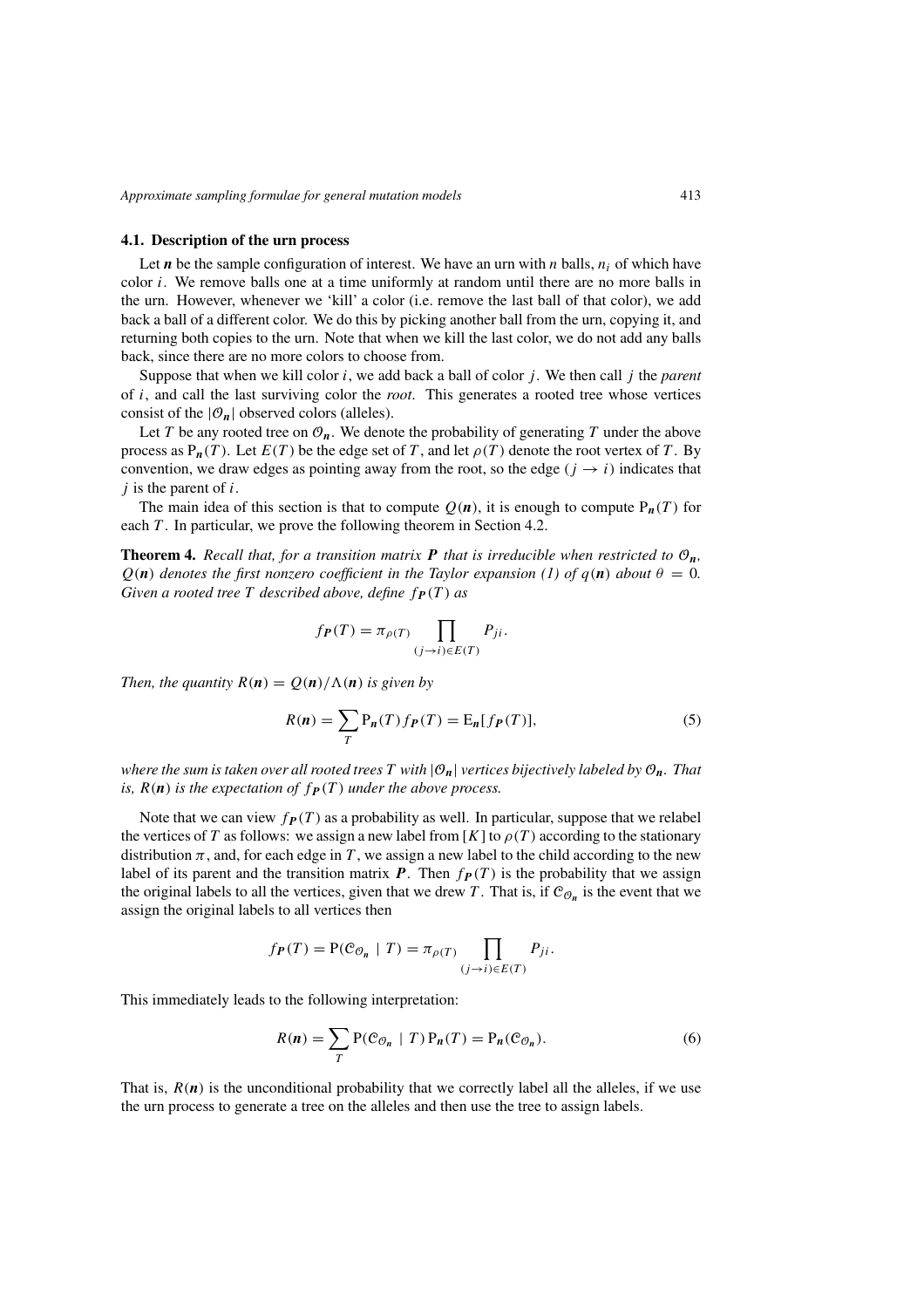#### <span id="page-6-0"></span>**4.2. An inductive proof of Theorem [4](#page-5-0)**

In this subsection we provide an inductive proof of Theorem [4.](#page-5-0) In Section [4.3](#page-7-0) we provide an alternative proof based on a modified coalescent process which provides a more intuitive explanation for why the urn process works.

*Proof of Theorem [4.](#page-5-0)* Recall the recursion in [\(2\)](#page-2-0):

$$
n(n-1+\theta)q(\mathbf{n})=\sum_i n_i(n_i-1)q(\mathbf{n}-\mathbf{e}_i)+\theta\sum_{i,j}P_{ji}n_iq(\mathbf{n}-\mathbf{e}_i+\mathbf{e}_j).
$$

Recall also that if *P* is irreducible when restricted to  $\mathcal{O}_n$ ,  $q(n)$  has leading-order power  $\theta^{|\mathcal{O}_n|-1}$ in its Taylor series. Hence, we obtain the following recursion for  $Q(n)$ :

$$
n(n-1)Q(n) = \sum_{\{i \colon n_i > 1\}} n_i(n_i-1)Q(n-e_i) + \sum_{\{i \colon n_i = 1\}} \sum_{\{j \colon j \neq i\}} P_{ji} n_i Q(n-e_i+e_j).
$$

Plugging in  $Q(n) = \Lambda(n)R(n)$  and simplifying gives the following recursion for  $R(n)$ :

$$
n(n-1)R(n) = \sum_{\{i \,:\, n_i > 1\}} n_i(n-1)R(n-e_i) + \sum_{\{i \,:\, n_i = 1\}} \sum_{\{j \,:\, j \neq i\}} P_{ji} n_j R(n-e_i+e_j). \tag{7}
$$

A simple induction over  $|\mathcal{O}_n|$  and *n* shows that this recursion has a unique solution given the boundary conditions  $R(e_i)$ . So if we can show [\(5\)](#page-5-0) when  $|\mathcal{O}_n| = n = 1$ , and then show that  $\sum_{T} P(C_{\mathcal{O}_n} | T) P_n(T)$  satisfies recursion (7), then we will be done. The base case is trivial: when  $\mathcal{O}_n = \{a\}$ , there is only one possible tree,  $T = \{a\}$ , with  $P_n(T) = 1$  and  $P(C_{\mathcal{O}_n} \mid T) = \pi_a = \lim_{\theta \to 0} q(n) = Q(n) = \Lambda(n)R(n) = R(n).$ 

To show that  $\sum_{T} P(C_{\mathcal{O}_n} | T) P_n(T)$  satisfies (7), we start by giving recursions for  $P_n(T)$ and  $P(C_{\mathcal{O}_n} \mid T)$ . Let  $z(i)$  be the parent of *i* in *T*, and let  $L(T)$  be the set of leaves of *T* (where the root is not considered a leaf). Conditioning on the first event in the urn process gives

$$
P_n(T) = \sum_{\{i \,:\, n_i > 1\}} \frac{n_i}{n} P_{n-e_i}(T) + \sum_{\{i \in L(T) \,:\, n_i = 1\}} \frac{n_{z(i)}}{n(n-1)} P_{n-e_i+e_{z(i)}}(T \setminus \{i\}).\tag{8}
$$

Furthermore, if  $i \in L(T)$ , we have

$$
P(\mathcal{C}_{\mathcal{O}_n} \mid T) = P_{z(i),i} P(\mathcal{C}_{\mathcal{O}_n \setminus \{i\}} \mid T \setminus \{i\}). \tag{9}
$$

Using (8) and (9), and collecting terms, we arrive at

$$
n(n-1)\sum_{T} P(C_{\mathcal{O}_{n}} | T) P_{n}(T)
$$
  
= 
$$
\sum_{T} P(C_{\mathcal{O}_{n}} | T) \Bigg[ \sum_{\{i : n_{i} > 1\}} n_{i}(n-1) P_{n-e_{i}}(T) + \sum_{\{i \in L(T) : n_{i} = 1\}} n_{z(i)} P_{n-e_{i}+e_{z(i)}}(T \setminus \{i\}) \Bigg]
$$
  
= 
$$
\sum_{\{i : n_{i} > 1\}} n_{i}(n-1) \sum_{T} P_{n-e_{i}}(T) P(C_{\mathcal{O}_{n}} | T)
$$
  
+ 
$$
\sum_{\{i : n_{i} = 1\}} \sum_{\{j : j \neq i\}} P_{j} n_{j} \sum_{T'} P_{n-e_{i}+e_{j}}(T') P(C_{\mathcal{O}_{n}\setminus \{i\}} | T'),
$$

where the sum over T' is taken over all rooted trees with vertex set  $\mathcal{O}_n \setminus \{i\}$ . Therefore,  $\sum_{T}$  P( $\mathcal{C}_{\mathcal{O}_n}$  | *T*) P<sub>n</sub>(*T*) satisfies (7).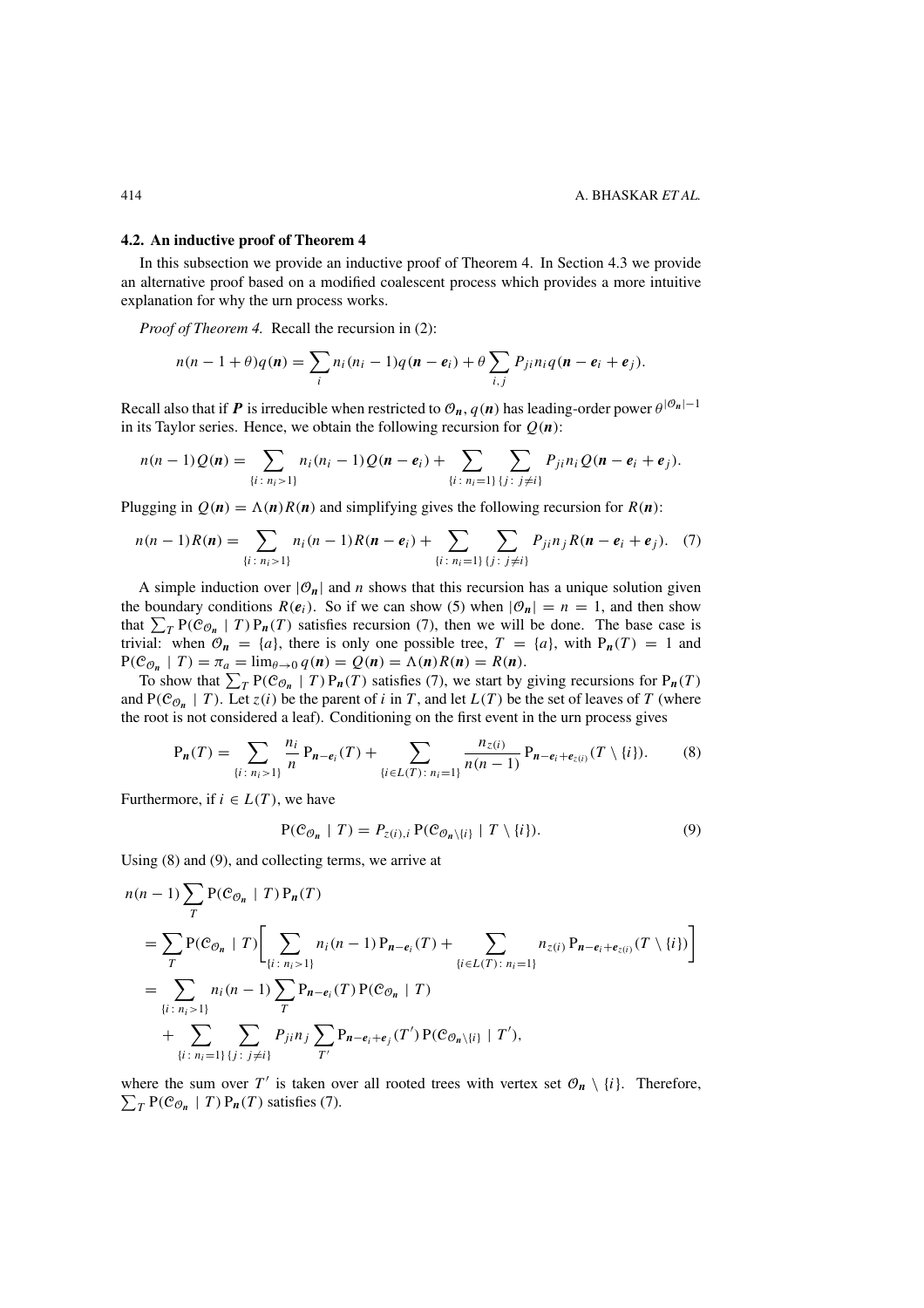### <span id="page-7-0"></span>**4.3. Connection to the coalescent**

In this subsection we motivate our urn process by drawing a connection to the coalescent. We then use this connection with the coalescent to provide an alternate proof of Theorem [4.](#page-5-0)

Let  $H$  be a history of mutation and coalescence events on  $n$  labeled individuals, and let  $q(\mathcal{H})$  be the probability of  $\mathcal{H}$ . Then we have

$$
q(\mathbf{n}) = \sum_{\mathcal{H} \text{ consistent with } \mathbf{n}} q(\mathcal{H}).
$$
 (10)

It turns out that only histories with exactly  $|\mathcal{O}_n| - 1$  mutations contribute to the leading-order term of  $q(n)$ ; this is the observation also utilized in [\[12\]](#page-19-0). Furthermore, each history of choices in our urn process corresponds with a genealogical history of |O*n*|−1 mutations. This provides the basic intuition for why the urn sampling scheme works.

We start by providing a modified coalescent that generates a history  $H$  that is consistent with *n* and has exactly  $|O_n| - 1$  mutations. We then show that this modified coalescent is equivalent to our urn sampling process. Finally, we prove Theorem [4](#page-5-0) by relating the modified coalescent with Kingman's coalescent.

Consider the following modified coalescent process on our sample.

- 1. Select allele *i* with probability  $m_i/m$ , where **m** is our current configuration of alleles.
- 2. If  $m_i > 1$ , choose a random pair in allele *i* to coalesce (so *m* is replaced with  $m e_i$ ).
- 3. If  $m_i = 1$ , have the last individual of allele *i* mutate to allele *j* with probability  $m_i/(m-1)$ (so *m* is replaced with  $m - e_i + e_j$ ).
- 4. Repeat steps 1 to 3 until all individuals have coalesced.

It should be clear that the modified coalescent only generates histories with exactly  $|\mathcal{O}_n| - 1$ mutations, since each mutation kills an allele permanently.

If we take an unordered view of our sample then the modified coalescent is equivalent to the urn process, for they have the same initial configuration and transition probabilities between configurations. In particular, when  $m_i > 1$ , we move from  $m$  to  $m - e_i$  with probability  $m_i/m$ , and when  $m_i = 1$ , we move from *m* to  $m - e_i + e_j$  with probability  $m_j/(m)_{2\downarrow}$ . We generate trees on  $\mathcal{O}_n$  by drawing an edge  $(j \rightarrow i)$  whenever we make a transition from *m* to  $m - e_i + e_j$ , i.e. whenever there is a mutation from *i* to *j* .

We now give a proof of Theorem [4,](#page-5-0) using the modified coalescent in place of the urn process.

*Alternative proof of Theorem [4.](#page-5-0)* Let  $H$  be a coalescent history with exactly *M* mutations. Running time backwards from the present, we suppose that the *i*th mutation was from allele  $u_i$ to allele  $v_i$ , and that the most recent common ancestor has allele  $\rho$ . We further suppose that  $J_i$ is the total number of lineages at the time of the *i*th mutation. Then we have

$$
q(\mathcal{H}) = \pi_{\rho} \left( \prod_{i=1}^{M} P_{v_i u_i} \right) \frac{\theta^M}{\prod_{i=1}^{M} J_i(\theta + J_i - 1)} \frac{2^{n-1}}{n! (\theta + n - 1)_{(n-1)\downarrow}}
$$

*,*

since the *i*th coalescence contributes probability

$$
\frac{n-i}{n-i+\theta} \binom{n-i+1}{2}^{-1} = \frac{2}{(n-i+1)(n-i+\theta)}
$$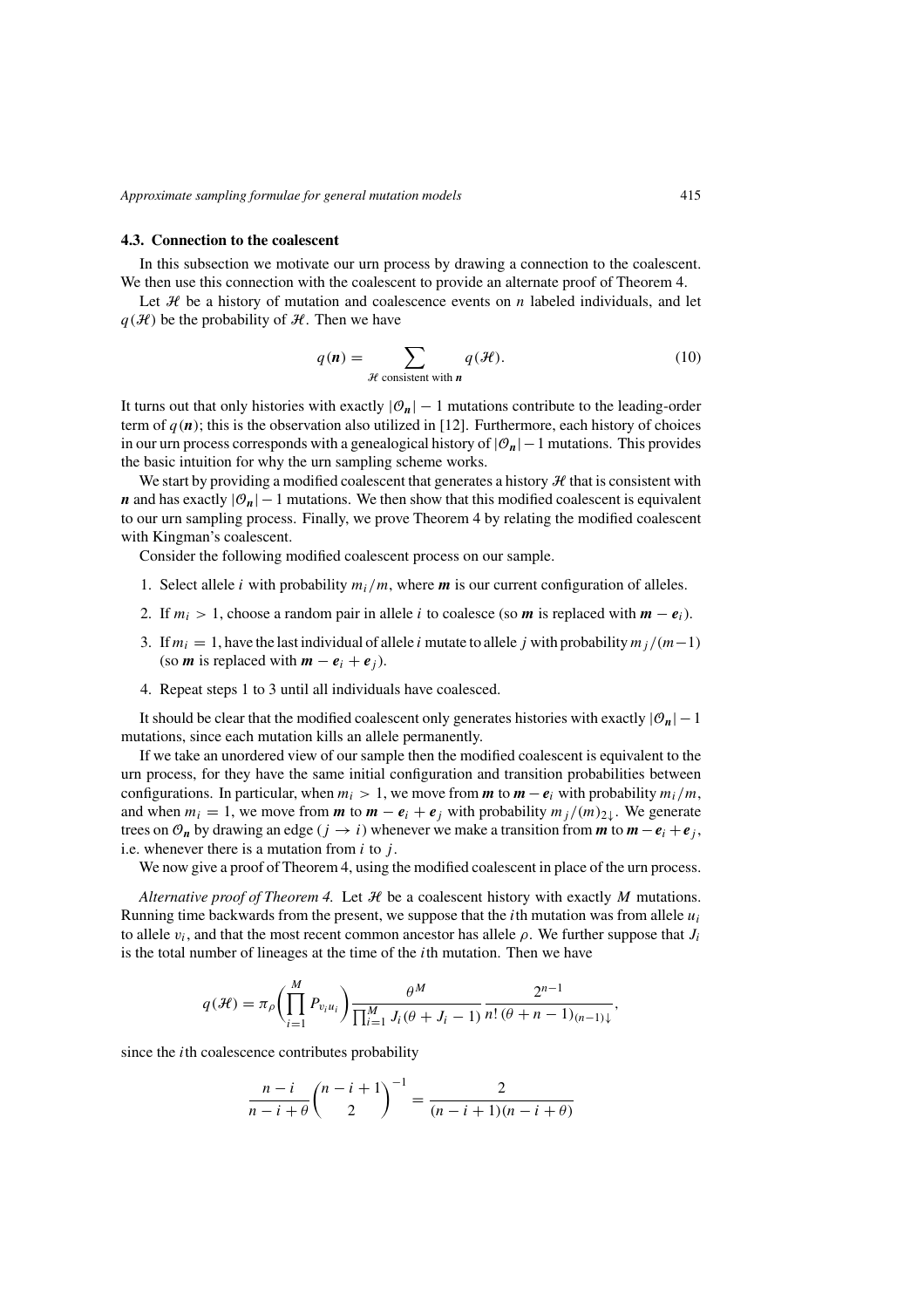and the *i*th mutation contributes probability

$$
\frac{\theta P_{v_i u_i}}{J_i(J_i-1+\theta)}.
$$

*M*

Now, observe that

$$
Q(\mathcal{H}) \equiv \lim_{\theta \to 0} \frac{q(\mathcal{H})}{\theta^M} = \pi_\rho \left( \prod_{i=1}^M P_{v_i u_i} \right) \frac{2^{n-1}}{n! (n-1)! \prod_{i=1}^M J_i(J_i - 1)}.
$$
 (11)

Therefore, the Taylor series for  $q(\mathcal{H})$  has leading power  $\theta^M$ , with coefficient  $Q(\mathcal{H})$ . Hence, by [\(10\)](#page-7-0), the Taylor series for  $q(n)$  has leading power  $\theta^{|\mathcal{O}_n|-1}$ , and its leading coefficient is given by the sum of all  $Q(H)$  such that H is consistent with *n* and has  $|\mathcal{O}_n| - 1$  mutations.

For such an  $\mathcal{H}$ , let  $P_n(\mathcal{H})$  be the probability of generating  $\mathcal{H}$  under our modified coalescent. Then we have

$$
P_n(\mathcal{H}) = \frac{2^{n-1}}{n! \prod_{k=1}^{|\mathcal{O}_n|} (n_k - 1)! \prod_{i=1}^{|\mathcal{O}_n| - 1} J_i(J_i - 1)}.
$$
(12)

To see this, note that if our current sample is *m*, the probability that the next event is a coalescence on allele *i* with  $m_i > 1$  is

$$
\frac{m_i}{m} \frac{2}{m_i(m_i-1)} = \frac{2}{m(m_i-1)},
$$

and if  $m_i = 1$ , the probability that the next event is a mutation from allele *i* to allele *j* (where  $j \neq i$ ) is  $\neq i$ ) is *m<sub>j</sub>* 

$$
\frac{m_j}{m(m-1)}.
$$

Multiplying the probabilities of the mutation and coalescence events in  $H$ , and noting that the numerator of each mutation term cancels with the denominator of a future coalescence term, yields (12).

Combining (11) with (12) yields

$$
Q(\mathcal{H}) = \Lambda(n)\pi_{\rho}\left(\prod_{i=1}^{|\mathcal{O}_n|-1} P_{v_iu_i}\right) P_n(\mathcal{H}).
$$

Now let  $\mathcal{T}(\mathcal{H})$  be the resulting tree on  $\mathcal{O}_n$  if we draw an edge  $(j \to i)$  when allele *i* mutates to allele  $j$ . Then we have

$$
Q(n) = \sum_{\substack{\mathcal{H} \text{ consistent with } n \\ \mathcal{H} \text{ has } |\mathcal{O}_n| - 1 \text{ mutations}}} Q(\mathcal{H})
$$
  
=  $\Lambda(n) \sum_{T} \pi_{\rho(T)} \Biggl( \prod_{(j \to i) \in T} P_{ji} \Biggr) \Biggl( \sum_{\{\mathcal{H}: \ \mathcal{T}(\mathcal{H}) = T\}} P_n(\mathcal{H}) \Biggr)$   
=  $\Lambda(n) \sum_{T} \pi_{\rho(T)} \Biggl( \prod_{(j \to i) \in T} P_{ji} \Biggr) P_n(T)$   
=  $\Lambda(n) \sum_{T} f_P(T) P_n(T),$ 

and, hence,  $R(n) = \sum_{T} f_{\textbf{P}}(T) P_{\textbf{n}}(T)$ , as needed.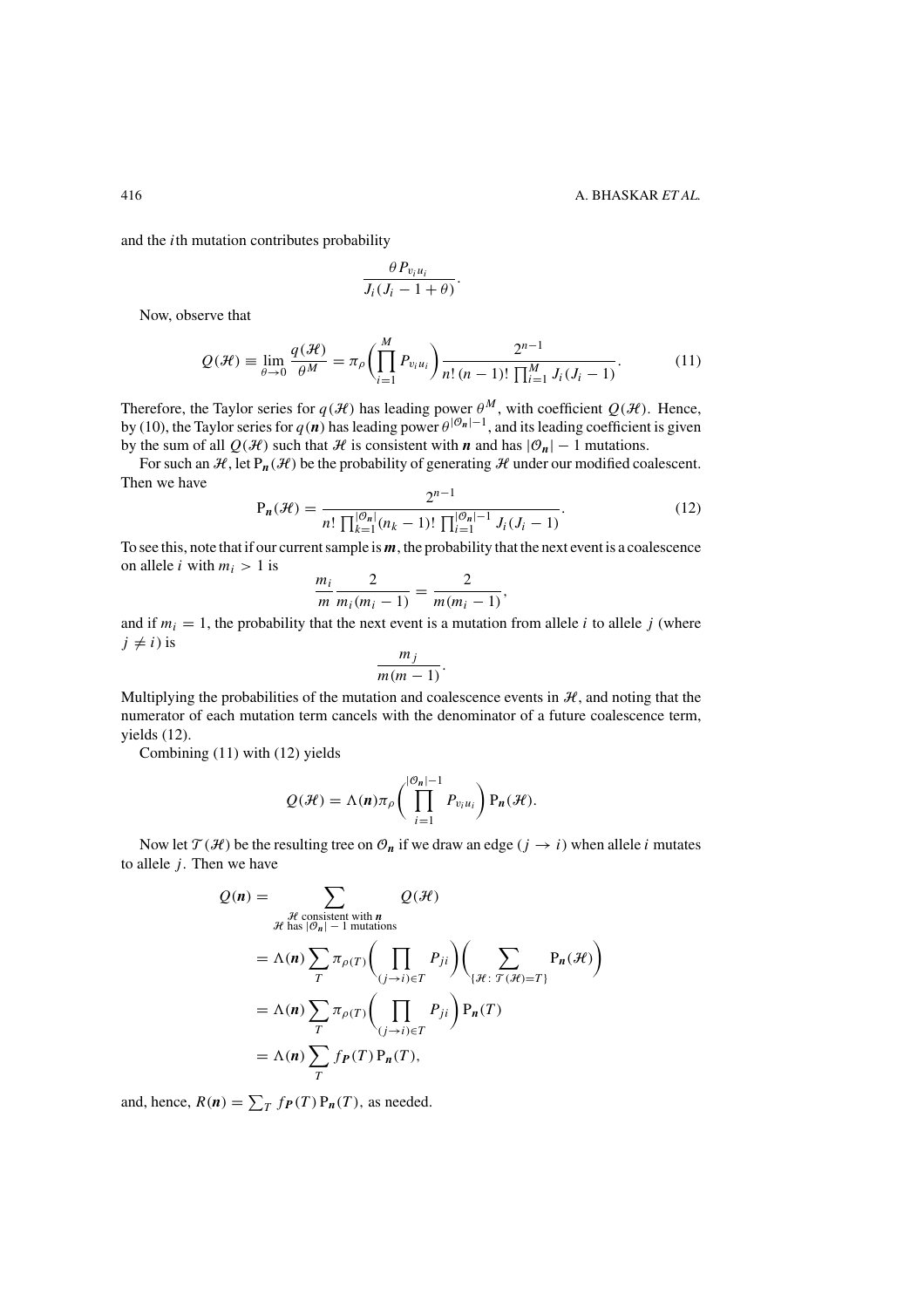## **4.4. A martingale property**

Here, we prove Theorem [1](#page-3-0) and Corollary 1 by using martingales to compute  $P_n(T)$  for  $\mathcal{O}_n = \{a, b\}$ , and for  $\mathcal{O}_n = \{a, b, c\}$  when *P* is reversible when restricted to  $\mathcal{O}_n$ . We run time as follows. Whenever we remove a ball in the urn process, count this as one time step. If in doing so we kill a color, count the adding of another ball as a separate time step.

Let  $\mathcal{F}_t$  be the  $\sigma$ -algebra generated by all sequences of choices up to time *t*. Let  $X_t$  be the proportion of balls that have color *a* at time *t*; so  $X_0 = n_a/n$ . It is easy to check that  $\{X_t\}$  is a martingale with respect to  ${F_t}$ . Suppose that *m* is the remaining sample after time  $t - 1$ , and that we delete a ball at time *t*. Then,

$$
E[X_t | \mathcal{F}_{t-1}] = \frac{m_a}{m} \frac{m_a - 1}{m - 1} + \sum_{i \neq a} \frac{m_i}{m} \frac{m_a}{m - 1} = \frac{m_a}{m} = X_{t-1}.
$$

On the other hand, if we add a ball at time *t* then

$$
E[X_t | \mathcal{F}_{t-1}] = \frac{m_a}{m} \frac{m_a + 1}{m + 1} + \sum_{i \neq a} \frac{m_i}{m} \frac{m_a}{m + 1} = \frac{m_a}{m} = X_{t-1}.
$$

So,  $\{(X_t, \mathcal{F}_t), t \geq 0\}$  is a martingale.

*Proof of Theorem [1.](#page-3-0)* Suppose that  $\mathcal{O}_n = \{a, b\}$ . Let *T* be the tree whose vertex set is  $\mathcal{O}_n$ , with *a* being the root. Let  $\tau$  be the first time we kill a color. Noting that  $\tau$  is a stopping time, we obtain P*n(T )* = E[P*n(T* | F*<sup>τ</sup> )*]

$$
P_n(T) = E[P_n(T | \mathcal{F}_\tau)]
$$
  
= E[1(color *a* is the last remaining at time  $\tau$ )]  
= E[X\_\tau]  
= E[X\_0]  
=  $\frac{n_a}{n}$ .

Therefore, by Theorem [4,](#page-5-0)

$$
Q(\boldsymbol{n}) = \Lambda(\boldsymbol{n}) \bigg( \frac{n_a}{n} \pi_a P_{ab} + \frac{n_b}{n} \pi_b P_{ba} \bigg).
$$

*Proof of Corollary [1.](#page-3-0)* Suppose that  $\mathcal{O}_n = \{a, b, c\}$  and *P* is reversible when restricted to  $\mathcal{O}_n$ . Note that  $P(\mathcal{C}_{\mathcal{O}_n} | T)$  does not depend on how T is rooted, for by reversibility we can move the root around by

$$
\pi_{\rho} P_{\rho k} = \pi_k P_{k\rho} \quad \text{for all } k \in \mathcal{O}_n, k \neq \rho.
$$

Therefore, we redefine  $P_n(T)$  to be the probability of drawing the undirected tree T. We still have  $R(n) = \sum_{T} P(C_{\mathcal{O}_n} | T) P_n(T)$ , but now the sum is taken over undirected *T*. Now let *T* be the tree on {*a, b, c*} whose interior vertex is *a*. We draw *T* if and only if *a* is chosen as the parent of the first color that we kill. So, letting  $\tau$  be the first killing time and noting that  $X_{\tau} = P_{n}(T | \mathcal{F}_{\tau})$ , we have

$$
P_n(T) = E[P_n(T | \mathcal{F}_\tau)] = E[X_\tau] = E[X_0] = \frac{n_a}{n}.
$$

Therefore, by Theorem [4,](#page-5-0)

$$
Q(n) = \Lambda(n) \bigg( \frac{n_a}{n} \pi_a P_{ab} P_{ac} + \frac{n_b}{n} \pi_b P_{ba} P_{bc} + \frac{n_c}{n} \pi_c P_{ca} P_{cb} \bigg).
$$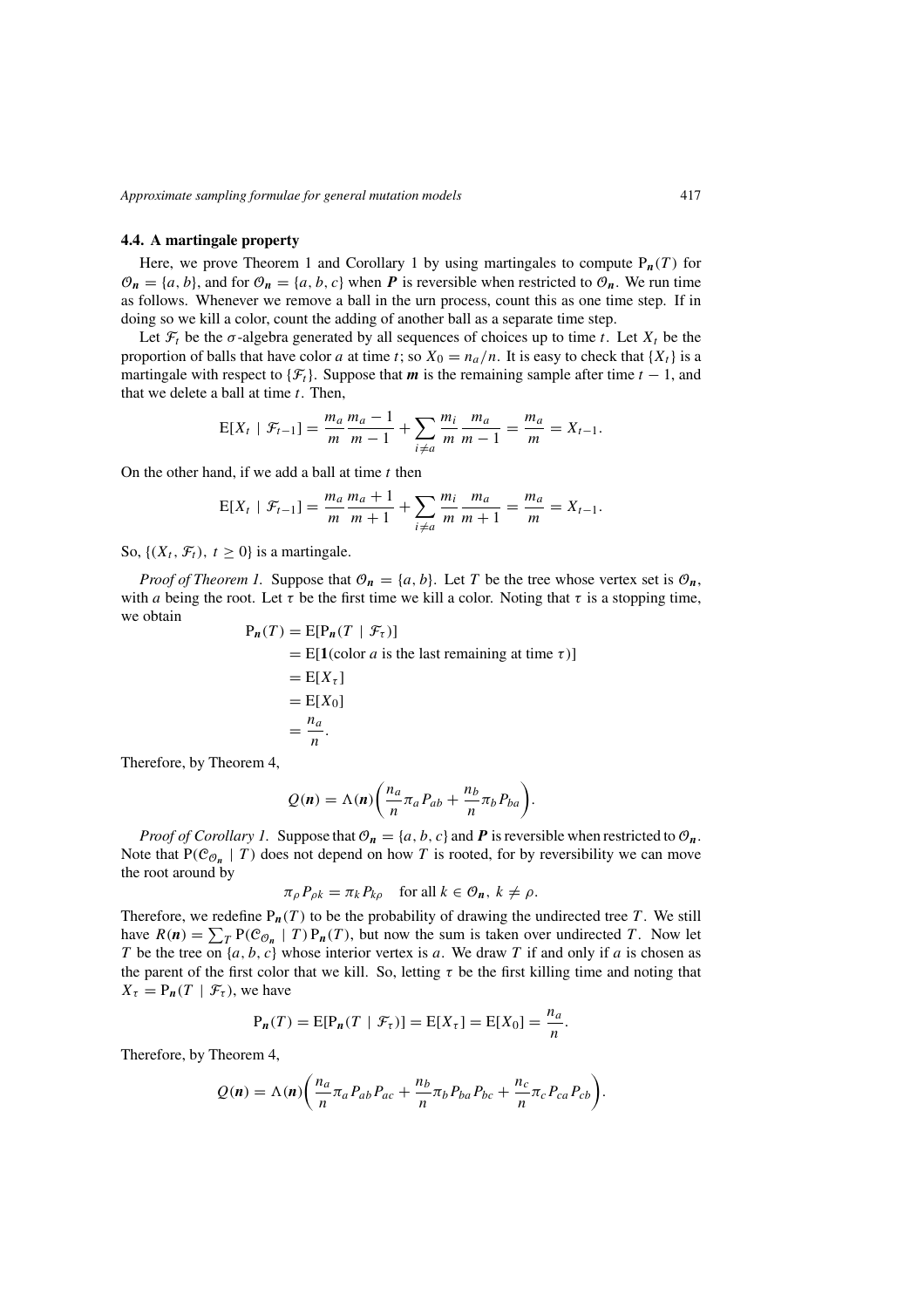### <span id="page-10-0"></span>**4.5.** A recursion for  $R(n)$

In this section we derive a recursion for  $R(n)$  which will be useful for deriving closed-form formulae for  $Q(n)$  when  $|\mathcal{O}_n| = 3, 4$ . Given a sample configuration *n* and a subsample *m*, define the expression  $\binom{n}{m}$  as

$$
\binom{n}{m} = \prod_{i \in \mathcal{O}_n} \binom{n_i}{m_i}.
$$

The following proposition provides a recursion relating  $R(n)$  to  $R(m)$  where  $|\mathcal{O}_m| = |\mathcal{O}_n| - 1$ .

**Proposition 1.** *Suppose that P is irreducible when restricted to*  $\mathcal{O}_n$ *, and let*  $\theta^{|\mathcal{O}_n|-1}Q(n)$  =  $\theta^{|\mathcal{O}_n|-1}\Lambda(n)R(n)$  *denote the leading-order term in the Taylor expansion* [\(1\)](#page-1-0) *of*  $q(n)$  *about*  $\theta = 0$ *. Then,*  $R(n)$  *for*  $|\mathcal{O}_n| > 1$  *satisfies the recursion* 

$$
R(n) = \sum_{\{i, j \in \mathcal{O}_n : i \neq j\}} P_{ji} \sum_{\{0 < m \leq n : m_i = 1\}} \frac{\binom{n}{m}}{\binom{n}{m}} \frac{m_j R(m - e_i + e_j)}{m(m - 1)},
$$

*with boundary conditions*

$$
R(n)=\pi_a,
$$

*for all sample configurations*  $\mathbf{n} = n_a \mathbf{e}_a$ *, where*  $a \in [K]$ *.* 

*Proof.* We can derive this recursion from the urn process as follows. Let  $D_{ij}(m)$  be the event where the first killing replaces a ball of color *i* with a ball of color *j* , and where *m* is the (unordered) configuration immediately before this killing. Then, for any event *A*,

$$
P_n(A) = \sum_{i,j \neq i} \sum_{\{0 < m \leq n \colon m_i = 1\}} P_n(D_{ij}(m)) P_n(A \mid D_{ij}(m)), \tag{13}
$$

where we have used the fact that  $P_n(D_{ij}(m)) = 0$  if  $m_i \neq 1$  or  $m_j = 0$  for any  $j \in \mathcal{O}_n$ .

We compute  $P_n(D_{ij}(m))$  when  $m > 0$  and  $m_i = 1$ . The probability that *m* is the remaining configuration after  $n - m$  draws is

$$
\frac{(n-m)!}{\prod_k (n_k - m_k)!} \frac{\prod_k (n_k)_{n_k - m_k \downarrow}}{(n)_{n-m \downarrow}} = \frac{{n \choose m}}{{n \choose m}}.
$$

To see this, note that the first term is the number of ways we can make *n* − *m* draws that result in the configuration  $m$ , and the second term is the probability of each such sequence of draws.

When our current configuration is  $m$  with  $m_i = 1$ , the probability that on the next draw we replace the last ball of color *i* with a ball of color *j* is  $m_j/(m)_{2\downarrow}$ . Hence, we obtain

$$
P_n(D_{ij}(m)) = \frac{\binom{n}{m}}{\binom{n}{m}} \frac{m_j}{m(m-1)}
$$

when  $m > 0$  and  $m_i = 1$ . Plugging this into (13) yields

$$
P_n(A) = \sum_{i,j \neq i} \sum_{\{0 < m \leq n \colon m_i = 1\}} \frac{\binom{n}{m}}{\binom{n}{m}} \frac{m_j}{m(m-1)} P_n(A \mid D_{ij}(m)). \tag{14}
$$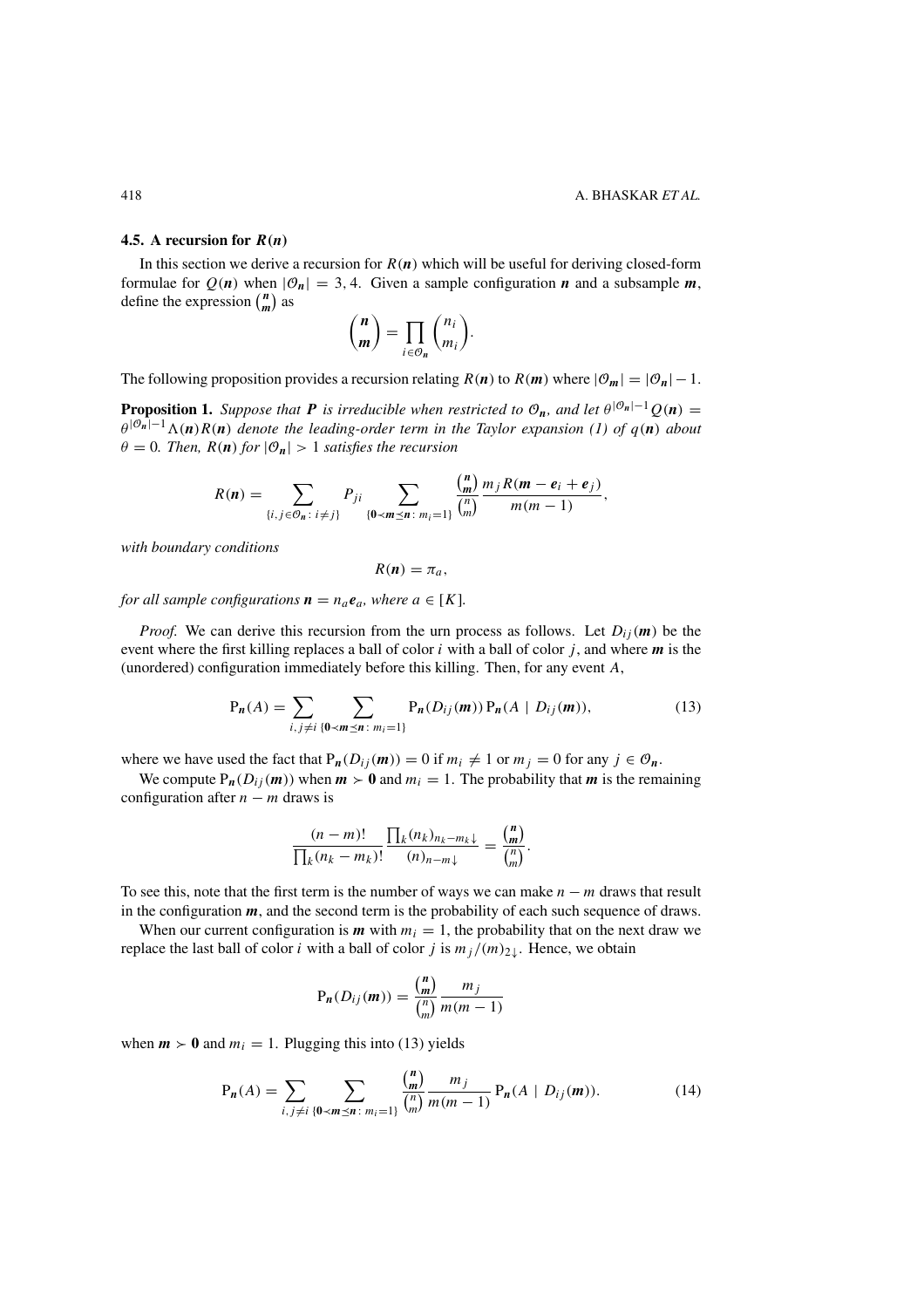<span id="page-11-0"></span>Now recall from [\(6\)](#page-5-0) that  $R(n) = P_n(C_{\mathcal{O}_n})$ . That is,  $R(n)$  is the probability that we assign the original labels to all alleles, if we use the urn process to generate a tree on  $\mathcal{O}_n$  and then use the tree to assign new labels to the alleles. Note that

$$
P(\mathcal{C}_{\mathcal{O}_n} | D_{ij}(m)) = P_{ji} P_{m-e_i+e_j}(\mathcal{C}_{\mathcal{O}_n\setminus\{i\}}) = P_{ji} R(m-e_i+e_j),
$$

since we need to use the urn process with sample  $m - e_i + e_j$  to correctly relabel  $\mathcal{O}_n \setminus \{i\}$ , and then assign the correct label to  $\{i\}$  with probability  $P_{ji}$ . Plugging this into [\(14\)](#page-10-0) with  $A = C_{\mathcal{O}_n}$ yields the desired recursion:

$$
R(n) = \sum_{i, j \neq i} P_{ji} \sum_{\{0 < m \leq n \colon m_i = 1\}} \frac{\binom{n}{m}}{\binom{n}{m}} \frac{m_j R(m - e_i + e_j)}{m(m - 1)}.
$$

In the next two subsections we use the recursion in Proposition [1](#page-10-0) to provide proofs of Theorem [2](#page-3-0) and Theorem [3.](#page-4-0)

### **4.6. Proof of Theorem [2](#page-3-0)** ( $|\mathcal{O}_n| = 3$ )

For  $|\mathcal{O}_n| = 3$ , the following expression for  $R(n)$  can be derived using Proposition [1:](#page-10-0)

*n*

$$
R(n) = \sum_{i,j\neq i} P_{ji} \sum_{\{0 < m \leq n : m_i = 1\}} \frac{\binom{n}{m}}{\binom{n}{m}} \frac{m_j R(m - e_i + e_j)}{m(m - 1)}
$$
\n
$$
= \sum_{i,j\neq i} P_{ji} \sum_{\{0 < m \leq n : m_i = 1\}} \frac{\binom{n}{m}}{\binom{n}{m}} \frac{m_j}{m(m - 1)} \sum_{\{k,l : l \neq k \text{ and } k,l \neq i\}} \frac{m_k + \delta_{j,k}}{m} \pi_k P_{kl}
$$
\n
$$
= \sum_{i,j\neq i} P_{ji} \sum_{\{0 < m \leq n : m_i = 1\}} \left\{ \frac{\binom{n}{m}}{\binom{n}{m}} \frac{1}{m^2 (m - 1)} \left[ \sum_{\{l : l \neq i,j\}} m_j (m_j + 1) \pi_j P_{jl} + \sum_{\{k : k \neq i,j\}} m_j m_k \pi_k P_{kj} \right] \right\}
$$
\n
$$
= \sum_{i,j\neq i} P_{ji} \sum_{m=3}^n \sum_{\{0 < m \leq n : m_i = 1, |m| = m\}} \left\{ \frac{\binom{n}{m}}{\binom{n}{m}} \frac{1}{m^2 (m - 1)} \left[ \sum_{\{k : k \neq i,j\}} m_j (m_j + 1) \pi_j P_{jk} + \sum_{\{k : k \neq i,j\}} m_j m_k \pi_k P_{kj} \right] \right\}
$$
\n
$$
= \sum_{i,j,k \text{ distinct } m=3} \sum_{\{0 < m \leq n : m_i = 1, |m| = m\}} \frac{\binom{n}{m}}{\binom{n}{m}} \frac{\pi_j P_{ji} P_{jk} m_j (m_j + 1) + \pi_k P_{kj} P_{ji} m_j m_k}{m^2 (m - 1)}.
$$
\n(15)

In the second equality, we used the formula from Theorem [1,](#page-3-0) noting that  $|O_{m-e_i+e_j}| = 2$ . If we define the quantities  $\alpha(n, i, j, k)$  and  $\beta(n, i, j, k)$  as

$$
\alpha(n, i, j, k) = \sum_{m=3}^{n} \frac{1}{m^2(m-1)} \sum_{\{\mathbf{0} < \mathbf{m} \leq \mathbf{n} \colon m_i = 1, \, |\mathbf{m}| = m\}} \frac{\binom{\mathbf{n}}{m}}{\binom{n}{m}} m_j(m_j + 1) \tag{16}
$$

and

$$
\beta(n, i, j, k) = \sum_{m=3}^{n} \frac{1}{m^2(m-1)} \sum_{\{\mathbf{0} < m \leq n \colon m_i = 1, \, |\mathbf{m}| = m\}} \frac{\binom{n}{m}}{\binom{n}{m}} m_j m_k,
$$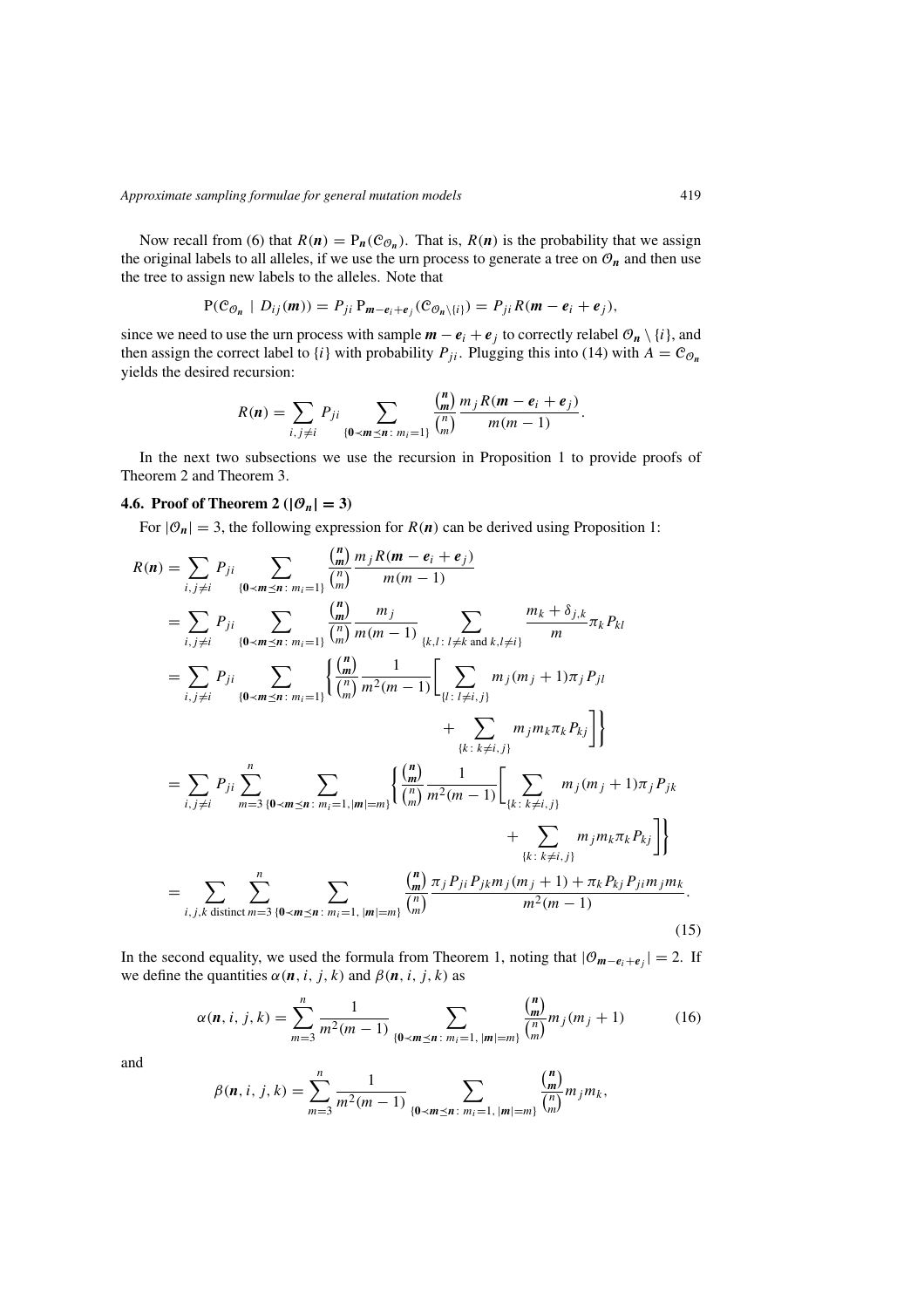<span id="page-12-0"></span>then [\(15\)](#page-11-0) can be rewritten as

$$
R(\boldsymbol{n}) = \sum_{i,j,k \text{ distinct}} \pi_j P_{ji} P_{jk} \alpha(\boldsymbol{n}, i, j, k) + \sum_{i,j,k \text{ distinct}} \pi_k P_{kj} P_{ji} \beta(\boldsymbol{n}, i, j, k). \tag{17}
$$

Now consider  $\alpha$ (*n*, *i*, *j*, *k*) defined by [\(16\)](#page-11-0). We can remove the restriction in the inner sum that  $m_i = 1$  by defining  $m' = m - e_i$ , and so  $|m'| = m - 1$ . Also, since  $j \neq i$  in (17),  $m'_j = m_j$ . Making this change of variable from  $m$  to  $m'$  in the inner sum of [\(16\)](#page-11-0), we obtain

$$
\sum_{\{\mathbf{0} < \mathbf{m} \leq \mathbf{n} \colon m_i = 1, \ |\mathbf{m}| = m\}} \frac{\binom{\mathbf{n}}{\mathbf{m}}}{\binom{n}{m}} m_j(m_j + 1)
$$
\n
$$
= \frac{\binom{n - n_i}{m - 1}}{\binom{n}{m}} n_i \sum_{\{\mathbf{0} < \mathbf{m}' \leq \mathbf{n} - n_i e_i \colon |\mathbf{m}'| = m - 1\}} \frac{\binom{\mathbf{n} - n_i e_i}{\mathbf{m}'}}{\binom{n - n_i}{m - 1}} m'_j(m'_j + 1). \tag{18}
$$

Using identity [\(31\)](#page-18-0) in Fact [5](#page-18-0) of Appendix [A,](#page-17-0) the summation over  $m'$  in (18) can be written as

$$
\sum_{\{\mathbf{0} < \mathbf{m}' \le \mathbf{n} - n_i e_i : \ |\mathbf{m}'| = m - 1\}} \frac{\binom{\mathbf{n} - n_i e_i}{\mathbf{m}'}}{\binom{n - n_i}{n - 1}} m'_j(m'_j + 1)
$$
\n
$$
= \sum_{\{T \subseteq [L]: \ i, j \notin T\}} (-1)^{|T|} \left[ \frac{(n_j)_{2\downarrow} (m - 1)_{2\downarrow}}{(n - n_i - n_T)_{2\downarrow}} + \frac{2n_j (m - 1)}{n - n_i - n_T} \right] \frac{\binom{n - n_i - n_T}{m - 1}}{\binom{n - n_i}{m - 1}}. \tag{19}
$$

The only sets *T* satisfying the conditions in the summation in (19) are  $T = \emptyset$  and  $T = \{k\}$ . Hence, substituting (18) and (19) into [\(16\)](#page-11-0), we have

$$
\alpha(n, i, j, k) = \sum_{m=3}^{n} \frac{1}{m^2(m-1)} \sum_{\{0 < m \le n : m_i = 1, |m| = m\}} \frac{\binom{n}{m}}{\binom{n}{m}} m_j(m_j + 1)
$$
\n
$$
= \sum_{m=3}^{n} \frac{1}{m^2(m-1)} \frac{\binom{n-n_i}{m-1}}{\binom{n}{m}} n_i \sum_{\{0 < m' \le n - n_i e_i : |m'| = m-1\}} \frac{\binom{n-n_i}{m-i}}{\binom{n-n_i}{m-1}} m'_j(m'_j + 1)
$$
\n
$$
= \sum_{m=3}^{n} \frac{n_i \binom{n-n_i}{m-1}}{m^2(m-1) \binom{n}{m}} \left\{ \frac{\binom{n_j+n_k}{m-1}}{\binom{n-n_i}{m-1}} \left[ \frac{(n_j)_{2\downarrow}}{(n_j + n_k)_{2\downarrow}} (m-1)_{2\downarrow} + 2 \frac{n_j(m-1)}{n_j + n_k} \right] - \frac{\binom{n}{m-1}}{\binom{n-1}{m-1}} \left[ \frac{(n_j)_{2\downarrow}}{(n_j)_{2\downarrow}} (m-1)_{2\downarrow} + 2 \frac{n_j(m-1)}{n_j + n_k} \right]
$$
\n
$$
= \sum_{m=3}^{n} \frac{n_i}{m^2(m-1)} \left\{ \frac{\binom{n_j+n_k}{m-1}}{\binom{n}{m}} \left[ \frac{(n_j)_{2\downarrow}}{(n_j + n_k)_{2\downarrow}} (m-1)_{2\downarrow} + 2 \frac{n_j(m-1)}{n_j + n_k} \right] - \frac{\binom{n_j}{m}}{\binom{n}{m}} m(m-1) \right\}
$$
\n
$$
= \sum_{m=1}^{n} \frac{n_i}{n} \left\{ \frac{\binom{n_j+n_k}{m}}{\binom{n-1}{m}} \left[ \frac{(n_j)_{2\downarrow}}{(n_j + n_k)_{2\downarrow}} \frac{m-1}{m+1} + 2 \frac{n_j}{n_j + n_k} \frac{1}{m+1} \right] - \frac{\binom{n_j}{m}}{\binom{n-1}{m}} \right\}.
$$
\n(20)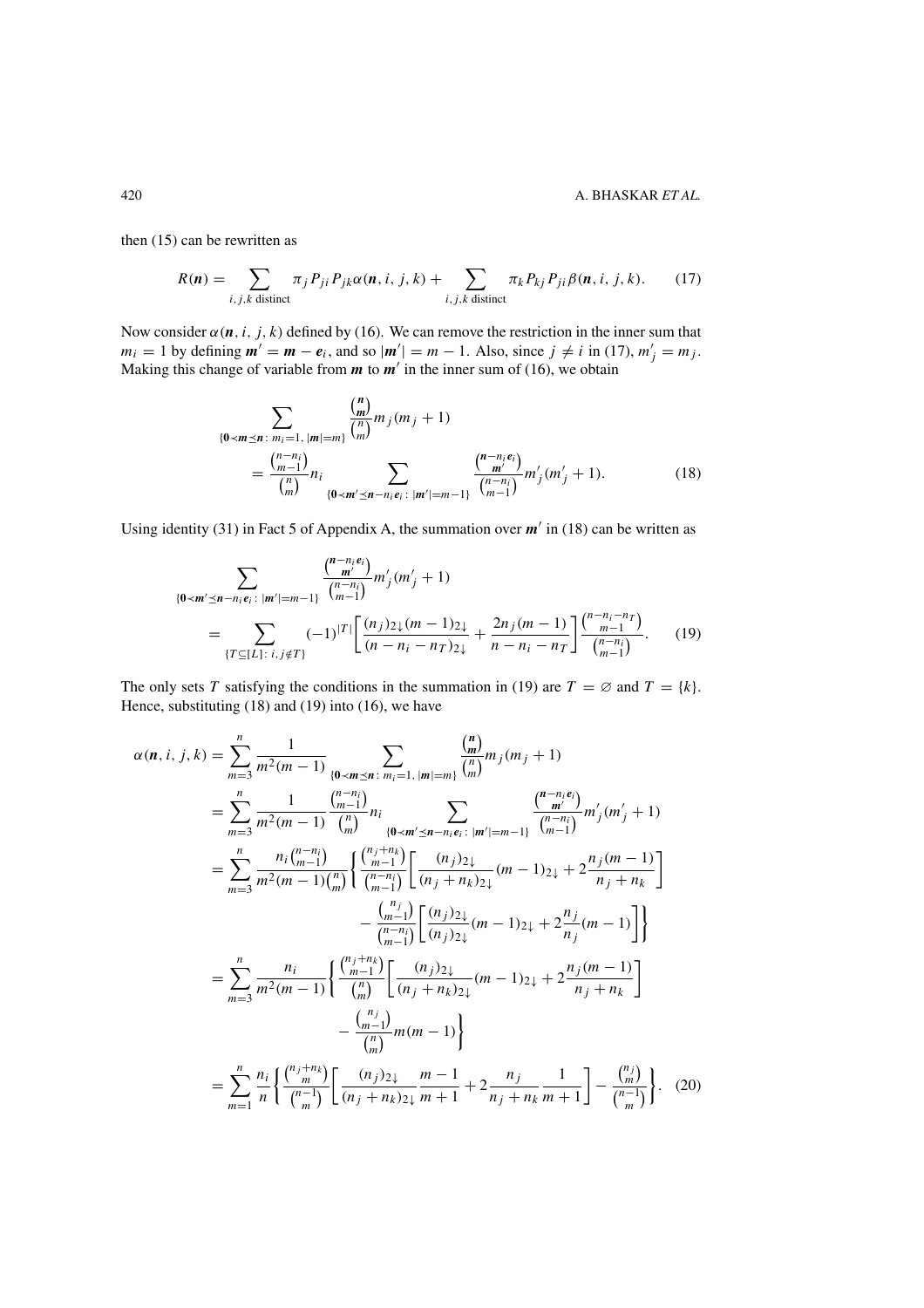Applying Facts [1](#page-17-0) and [3](#page-17-0) in Appendix [A](#page-17-0) to [\(20\)](#page-12-0) yields

$$
\alpha(n, i, j, k) = \sum_{m=1}^{n} \frac{n_i}{n} \left[ \frac{(n_j)_{2\downarrow}}{(n_j + n_k)_{2\downarrow}} \frac{\binom{n_j + n_k}{m}}{\binom{n-1}{m}} - \frac{\binom{n_j}{m}}{\binom{n-1}{m}} + \frac{2n_j n_k}{(n_j + n_k)_{2\downarrow}} \frac{\binom{n_j + n_k}{m}}{\binom{n-1}{m}} \frac{1}{m+1} \right]
$$
  
\n
$$
= \frac{n_i}{n} \left\{ \frac{(n_j)_{2\downarrow}}{(n_j + n_k)_{2\downarrow}} \frac{n_j + n_k}{n_i} - \frac{n_j}{n_i + n_k} + \frac{2}{n_i + n_k} + \frac{2}{n_i + n_k} \right\}
$$
  
\n
$$
+ 2 \frac{n_j n_k}{(n_j + n_k)_{2\downarrow}} \left[ \frac{n}{n_j + n_k + 1} (H_n - H_{n_i - 1}) - 1 \right] \right\}
$$
  
\n
$$
= \frac{(n_j)_{2\downarrow}}{n(n_j + n_k - 1)} - \frac{n_i n_j}{n(n_i + n_k)} - 2 \frac{n_i n_j n_k}{n(n_j + n_k)_{2\downarrow}}
$$
  
\n
$$
+ 2 \frac{n_i n_j n_k}{(n_j + n_k + 1)_{3\downarrow}} (H_n - H_{n_i - 1}). \tag{21}
$$

Following a similar line of computation as above, we can find a closed-form expression for  $\beta(\mathbf{n}, i, j, k)$  as follows:

$$
\beta(n, i, j, k) = \sum_{m=3}^{n} \frac{1}{m^2(m-1)} \sum_{\substack{(0 \prec m \preceq n \colon m_i = 1, |m| = m)}} \frac{\binom{n}{m}}{\binom{n}{m}} m_j m_k
$$
  
\n
$$
= \sum_{m=3}^{n} \frac{1}{m^2(m-1)} \frac{\binom{n-n_i}{m-1}}{\binom{n}{m}} n_i \sum_{\substack{(0 \prec m' \preceq n - n_i e_i \colon |m'| = m-1}} \frac{\binom{n-n_i e_i}{m'}}{\binom{n-n_i}{m-1}} m'_j m'_k
$$
  
\n
$$
= \sum_{m=3}^{n} \frac{1}{m^2(m-1)} \frac{\binom{n_j + n_k}{m}}{\binom{n}{m}} n_i \frac{n_j n_k}{(n_j + n_k)_{2\downarrow}} (m-1)_{2\downarrow}
$$
  
\n
$$
= \sum_{m=1}^{n} \frac{n_i}{n} \frac{n_j n_k}{(n_j + n_k)_{2\downarrow}} \frac{\binom{n_j + n_k}{m}}{\binom{n}{m}} \left(1 - \frac{2}{m+1}\right)
$$
  
\n
$$
= \frac{n_i}{n} \frac{n_j n_k}{(n_j + n_k)_{2\downarrow}} \left\{ \frac{n_j + n_k}{n_i} - 2 \left[ \frac{n}{n_j + n_k + 1} (H_n - H_{n_i - 1}) - 1 \right] \right\}
$$
  
\n
$$
= \frac{n_j n_k}{n(n_j + n_k - 1)} + 2 \frac{n_i n_j n_k}{n(n_j + n_k)_{2\downarrow}} - 2 \frac{n_i n_j n_k}{(n_j + n_k + 1)_{3\downarrow}} (H_n - H_{n_i - 1}). \quad (22)
$$

In the second equality above we used the same change of variable from  $m$  to  $m' = m - e_i$  as in the  $\alpha$ ( $\boldsymbol{n}$ *, i, j, k*) term. The third equality follows from identity [\(32\)](#page-18-0) in Fact [5,](#page-18-0) and the second to last equality follows from Facts [1](#page-17-0) and [3.](#page-17-0) Substituting (21) and (22) into [\(17\)](#page-12-0), and using [\(4\)](#page-4-0) gives

$$
Q(n) = \Lambda(n) \sum_{i,j,k \text{ distinct}} [\pi_j P_{ji} P_{jk} \alpha(n, i, j, k) + \pi_k P_{kj} P_{ji} \beta(n, i, j, k)]
$$
  
=  $\Lambda(n) \sum_{i,j,k \text{ distinct}} \left\{ \pi_j P_{ji} P_{jk} \left[ \frac{(n_j)_{2\downarrow}}{n(n_j + n_k - 1)} - \frac{n_i n_j}{n(n_i + n_k)} - 2 \frac{n_i n_j n_k}{n(n_j + n_k)_{2\downarrow}} + 2 \frac{n_i n_j n_k}{(n_j + n_k + 1)_{3\downarrow}} (H_n - H_{n_i - 1}) \right] \right\}$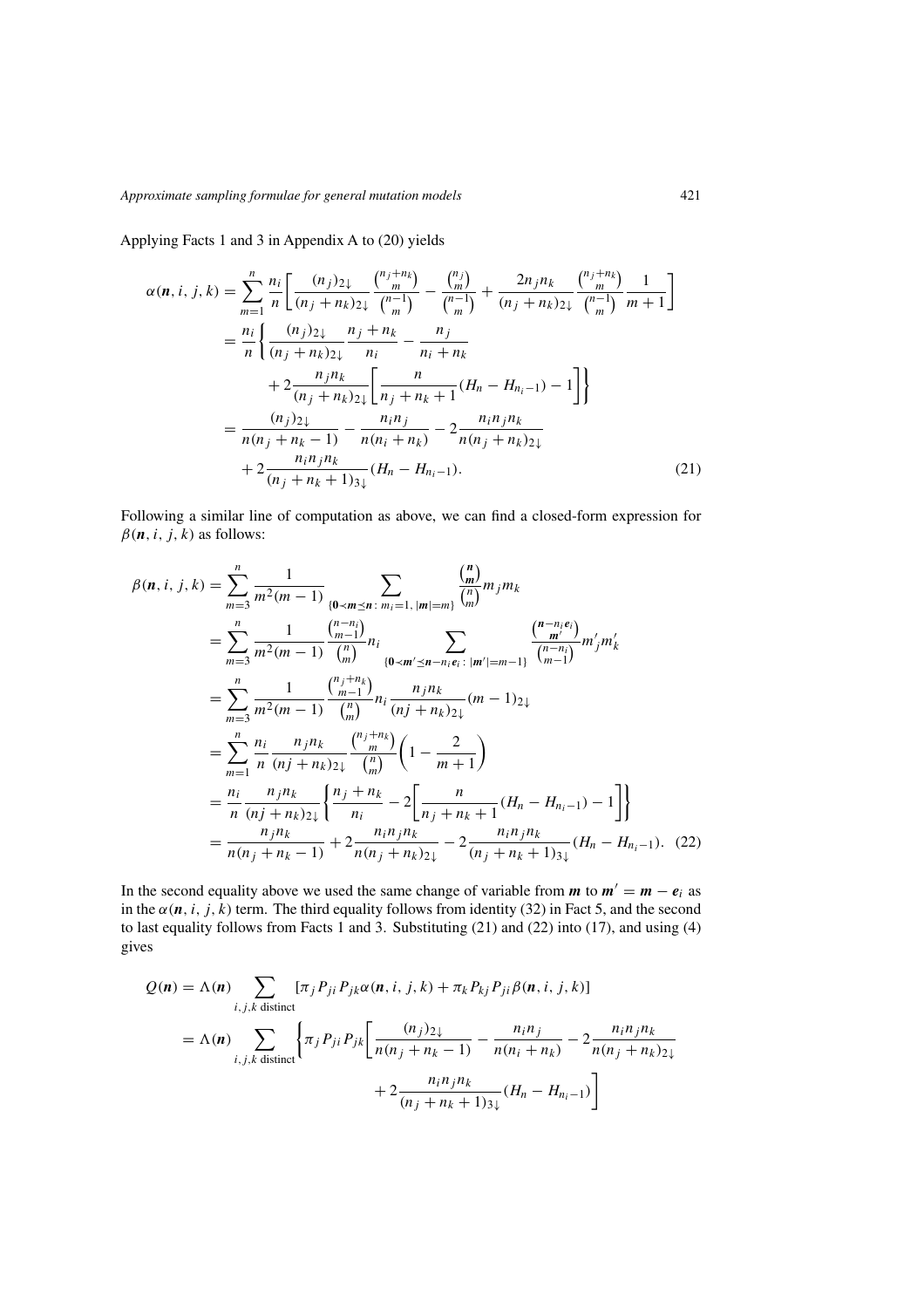$$
+ \pi_{k} P_{kj} P_{ji} \left[ \frac{n_{j} n_{k}}{n(n_{j} + n_{k} - 1)} + 2 \frac{n_{i} n_{j} n_{k}}{n(n_{j} + n_{k})_{2} \sqrt{n(n_{j} + n_{k})_{2} \sqrt{n(n_{j} + n_{k} + 1)_{3} \sqrt{n(n_{j} + n_{k} + 1)_{3} \sqrt{n(n_{j} + n_{k} + 1)_{3} \sqrt{n}}}} \right].
$$
 (23)

<span id="page-14-0"></span>Note that if  $P$  is reversible when restricted to the observed alleles  $\mathcal{O}_n$  then (23) simplifies to the expression given in Corollary [1.](#page-3-0)

### **4.7. Proof of Theorem [3](#page-4-0)** ( $|\mathcal{O}_n| = 4$ )

Using Corollary [1,](#page-3-0) we first note the following alternate expression for  $R(n)$  when  $|\mathcal{O}_n| = 3$ and *P* is reversible restricted to the observed alleles:

$$
R(n) = \sum_{i,j,k \text{ distinct}} \frac{n_i}{n} \pi_i \frac{P_{ij} P_{ik}}{2}.
$$
 (24)

Suppose that  $|\mathcal{O}_n| = 4$ , and assume that *P* is reversible restricted to the observed alleles  $\mathcal{O}_n$ . Then, using Proposition [1,](#page-10-0) we obtain

$$
R(n) = \sum_{l,h \neq l} P_{hl} \sum_{\{0 \prec m \leq n : m_l = 1\}} \frac{\binom{n}{m}}{\binom{n}{m}} \frac{m_h R(m - e_l + e_h)}{m(m - 1)}
$$
  
\n
$$
= \sum_{l,h \neq l} P_{hl} \sum_{\{0 \prec m \leq n : m_l = 1\}} \frac{\binom{n}{m}}{\binom{n}{m}} \frac{m_h}{m(m - 1)} \sum_{\substack{i,j,k \text{ distinct} \\ i,j,k \neq l}} \frac{m_i + \delta_{i,h}}{m} \pi_i \frac{P_{ij} P_{ik}}{2}
$$
  
\n
$$
= \sum_{i,j,k,l \text{ distinct}} \frac{1}{2} \pi_i P_{ij} P_{ik} P_{il} \sum_{\{0 \prec m \leq n : m_l = 1\}} \frac{\binom{n}{m}}{\binom{n}{m}} \frac{m_i(m_i + 1)}{m^2(m - 1)}
$$
  
\n
$$
+ \sum_{i,j,k,l \text{ distinct}} \pi_i P_{ij} P_{ik} P_{jl} \sum_{\{0 \prec m \leq n : m_l = 1\}} \frac{\binom{n}{m}}{\binom{n}{m}} \frac{m_i m_j}{m^2(m - 1)}, \qquad (25)
$$

where the second equality follows from using  $(24)$  since  $P$  is reversible when restricted to the alleles  $\{i, j, k\} \subset \mathcal{O}_n$ . Similar to the proof in Section [4.6,](#page-11-0) if we define the quantities *ζ (n, i, j, k, l)* and *δ(n, i, j, k, l)* as

$$
\zeta(n, i, j, k, l) = \sum_{m=4}^{n} \frac{1}{m^2(m-1)} \sum_{\{\mathbf{0} < m \le n \colon m_l = 1, \, |\mathbf{m}| = m\}} \frac{\binom{n}{m}}{\binom{n}{m}} m_i(m_i + 1)
$$

and

$$
\delta(n, i, j, k, l) = \sum_{m=4}^{n} \frac{1}{m^2(m-1)} \sum_{\{0 < m \le n : m_l = 1, |m| = m\}} \frac{{n \choose m}}{{n \choose m}} m_i m_j,
$$

then, using [\(4\)](#page-4-0) and (25), we obtain the following expression for  $Q(n) = \Lambda(n)R(n)$ :

$$
Q(\boldsymbol{n}) = \Lambda(\boldsymbol{n}) \sum_{i,j,k,l \text{ distinct}} \left[ \pi_i P_{ij} P_{ik} P_{il} \frac{\zeta(\boldsymbol{n},i,j,k,l)}{2} + \pi_i P_{ij} P_{ik} P_{jl} \delta(\boldsymbol{n},i,j,k,l) \right]. \quad (26)
$$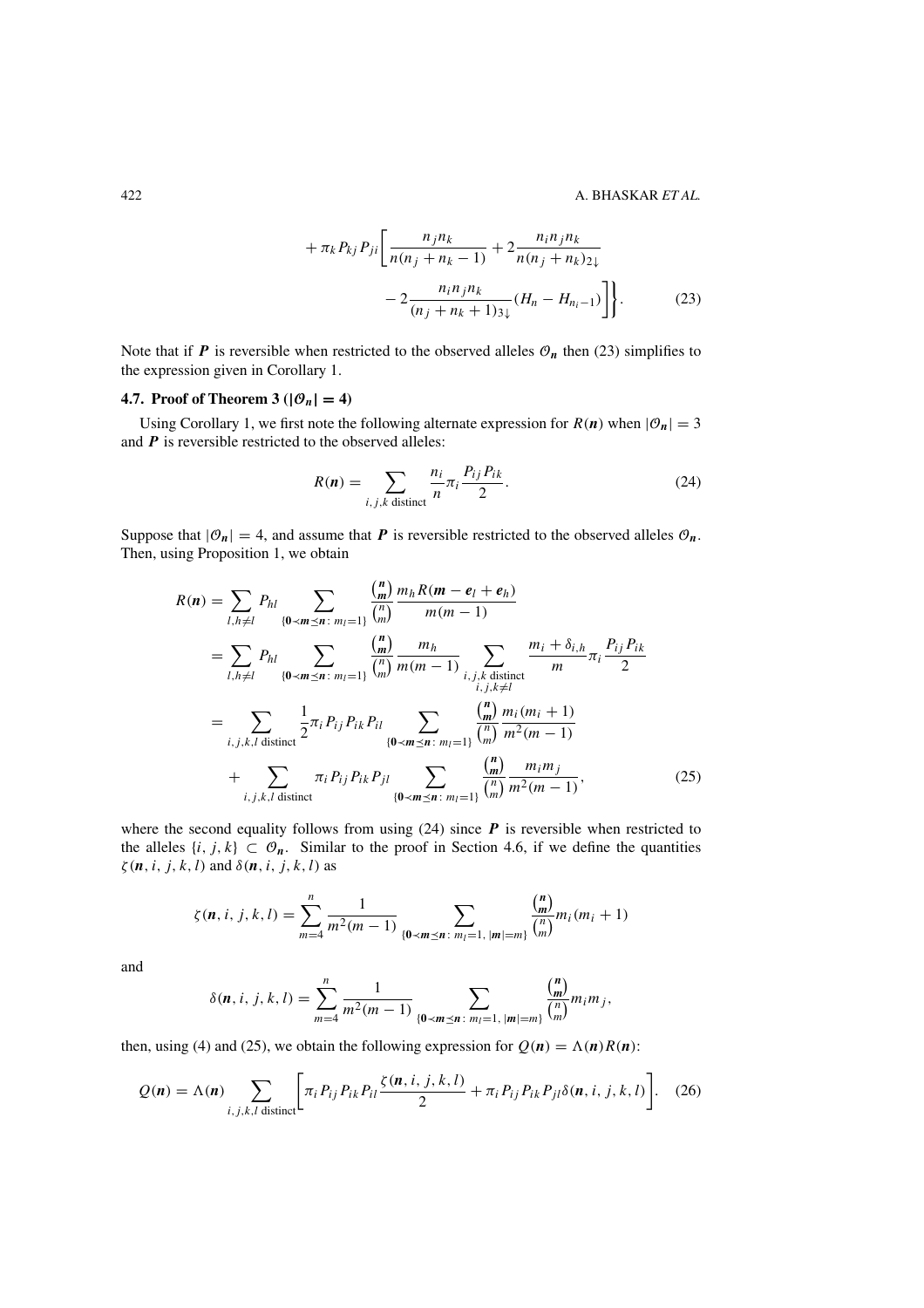<span id="page-15-0"></span>By a very similar calculation to that in Section [4.6,](#page-11-0) using Facts [1](#page-17-0) and [3,](#page-17-0) and identities [\(31\)](#page-18-0) and [\(32\)](#page-18-0) in Fact [5](#page-18-0) of Appendix [A,](#page-17-0) we obtain the following closed-form expressions for  $\zeta(n, i, j, k, l)$ and  $\delta(\mathbf{n}, i, j, k, l)$ :

$$
\zeta(n, i, j, k, l)
$$
\n
$$
= \frac{n_l}{n} \left\{ \frac{n_i + n_j + n_k}{n_l} \frac{(n_i)_{2\downarrow}}{(n_i + n_j + n_k)_{2\downarrow}} + \frac{n_i}{n_j + n_k + n_l} + \frac{2n_i(n_j + n_k)}{(n_i + n_j + n_k)_{2\downarrow}} \left( \frac{n}{n_i + n_j + n_k + 1} (H_n - H_{n_l - 1}) - 1 \right) - \left[ \frac{n_i + n_j}{n_k + n_l} \frac{(n_i)_{2\downarrow}}{(n_i + n_j)_{2\downarrow}} + \frac{2n_i n_j}{(n_i + n_j)_{2\downarrow}} \left( \frac{n}{n_i + n_j + 1} (H_n - H_{n_k + n_l - 1}) - 1 \right) \right] - \left[ \frac{n_i + n_k}{n_j + n_l} \frac{(n_i)_{2\downarrow}}{(n_i + n_k)_{2\downarrow}} + \frac{2n_i n_k}{(n_i + n_k)_{2\downarrow}} \left( \frac{n}{n_i + n_k + 1} (H_n - H_{n_j + n_l - 1}) - 1 \right) \right] \right\}
$$

and

$$
\delta(n, i, j, k, l)
$$
\n
$$
= \frac{n_l}{n} \left\{ \frac{n_i + n_j + n_k}{n_l} \frac{n_i n_j}{(n_i + n_j + n_k)_{2\downarrow}} - \frac{2n_i n_j}{(n_i + n_j + n_k)_{2\downarrow}} \left( \frac{n}{n_i + n_j + n_k + 1} (H_n - H_{n_l - 1}) - 1 \right) - \left[ \frac{n_i + n_j}{n_k + n_l} \frac{n_i n_j}{(n_i + n_j)_{2\downarrow}} - \frac{2n_i n_j}{(n_i + n_j)_{2\downarrow}} \left( \frac{n}{n_i + n_j + 1} (H_n - H_{n_k + n_l - 1}) - 1 \right) \right] \right\}.
$$

Simplifying the expression for  $\delta(n, i, j, k, l)$ , we obtain the expression stated in Theorem [3.](#page-4-0) Observing that  $\zeta(n, i, j, k, l)$  is symmetric in *j* and *k*, we see that, for all *i*, *j*, *k*, and *l* distinct in  $\mathcal{O}_n$ ,<br>  $\zeta(n, i, j, k, l) + \zeta(n, i, k, j, l)$ 

$$
\frac{\zeta(\boldsymbol{n},i,j,k,l)+\zeta(\boldsymbol{n},i,k,j,l)}{2}=\gamma(\boldsymbol{n},i,j,k,l)+\gamma(\boldsymbol{n},i,k,j,l),
$$

where  $\gamma(n, i, j, k, l)$  is given by

$$
\gamma(n, i, j, k, l) = \frac{n_i}{n} \left\{ \left[ \frac{n_i - 1}{2(n_i + n_j + n_k - 1)} - \frac{2n_j n_l}{(n_i + n_j + n_k)2\mu} \right] + \frac{n_l}{2(n_j + n_k + n_l)} - \left[ \frac{n_l(n_i - 1)}{(n_k + n_l)(n_i + n_j - 1)} - \frac{2n_j n_l}{(n_i + n_j)2\mu} \right] \right\}
$$
  
+ 
$$
\frac{2n_i n_j n_l}{(n_i + n_j + n_k + 1)3\mu} (H_n - H_{n_l - 1}) - \frac{2n_i n_j n_l}{(n_i + n_j + 1)3\mu} (H_n - H_{n_k + n_l - 1}).
$$

Using the fact that  $\pi_i P_{ij} P_{ik} P_{il}$  is also symmetric in *j* and *k*, we can then rewrite [\(26\)](#page-14-0) as

$$
Q(\boldsymbol{n}) = \Lambda(\boldsymbol{n}) \sum_{i,j,k,l \text{ distinct}} [\pi_i P_{ij} P_{ik} P_{il} \gamma(\boldsymbol{n}, i, j, k, l) + \pi_i P_{ij} P_{ik} P_{jl} \delta(\boldsymbol{n}, i, j, k, l)].
$$

### **5. Empirical study of accuracy**

Here, we investigate the accuracy of approximating the sampling probability  $q(n)$  by using only the leading-order term  $\theta^{|\mathcal{O}_n|-1}Q(n)$ . In this study, we solve recursion [\(2\)](#page-2-0) numerically to obtain the true sampling probability  $q(n)$  for moderate sample sizes.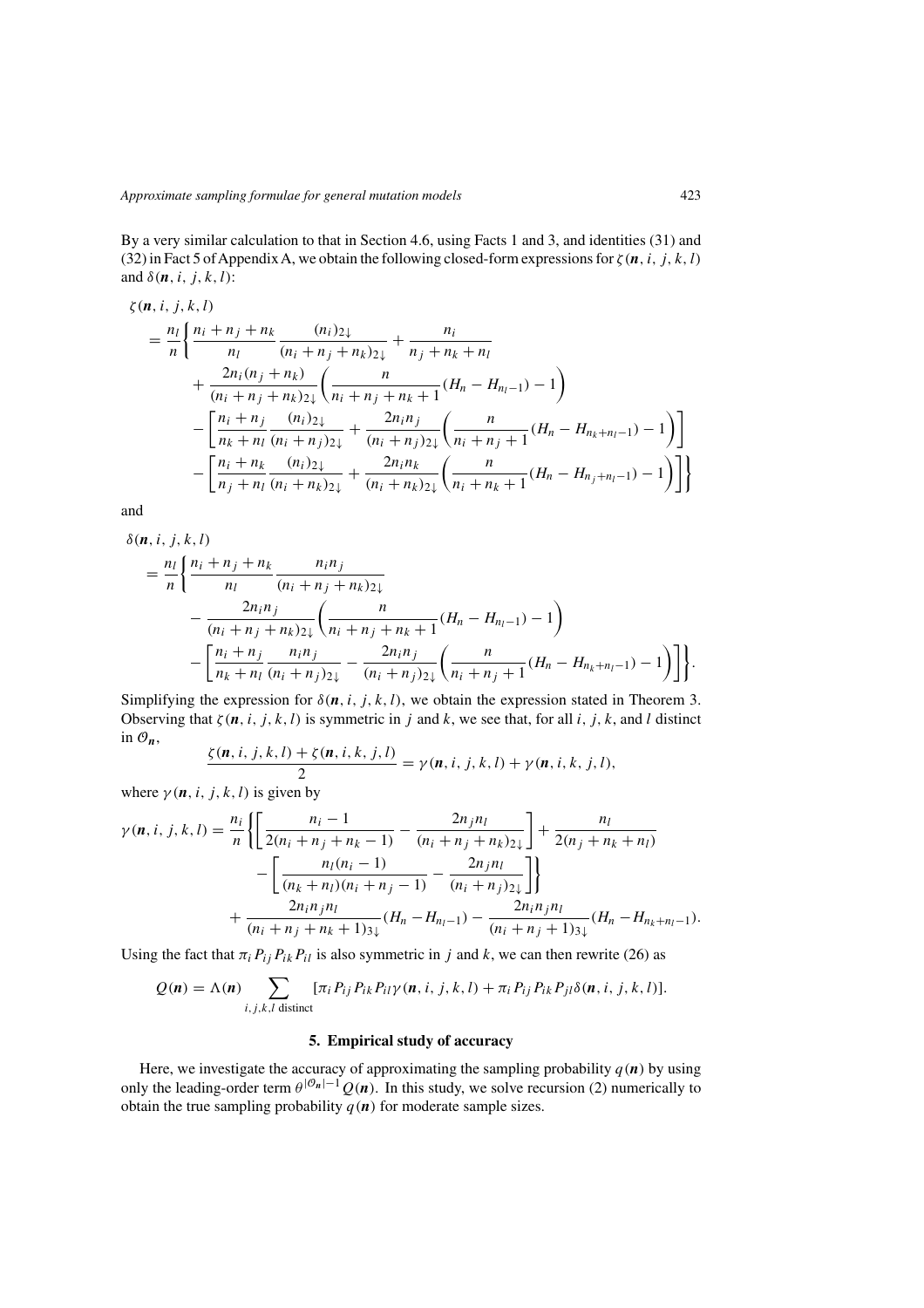<span id="page-16-0"></span>For a given sample *n*, define the approximate sampling probability,  $q_{\text{approx}}(\boldsymbol{n})$ , by

$$
q_{\text{approx}}(\boldsymbol{n}) = \theta^{|\mathcal{O}_{\boldsymbol{n}}|-1} Q(\boldsymbol{n}).
$$

We can then define the relative error,  $Err(n)$ , of the approximation  $q_{\text{approx}}(n)$  from the true sampling probability  $q(n)$  as

$$
Err(n) = \frac{|q(n) - q_{\text{approx}}(n)|}{q(n)}.
$$

For a given sample size *n*, another natural measure of the approximation quality is the expected relative error under the distribution arising from the coalescent on samples of size *n*. Since  $q(n)$  is the probability of a particular ordered sample consistent with *n*, the probability  $p(n)$  of the unordered sample  $n$ , when the sampling order is ignored, is given by

$$
p(\mathbf{n}) = {n \choose n_1, \dots, n_K} q(\mathbf{n}).
$$

We can then define the expected relative error for a sample size *n* by  $\text{AvgErr}(n)$ , given by

$$
AvgErr(n) = \sum_{\{n \colon |n|=n\}} p(n) \operatorname{Err}(n) = \sum_{\{n \colon |n|=n\}} {n \choose n_1, \dots, n_K} |q(n) - q_{\mathrm{approx}}(n)|.
$$

We also define the worst-case relative error, WorstErr $(n)$ , for a given sample size *n* as the worse relative error among all samples of size *n*. Specifically,

$$
\text{WorstErr}(n) = \max_{\{n \colon |n| = n\}} \text{Err}(n) = \max_{\{n \colon |n| = n\}} \frac{|q(n) - q_{\text{approx}}(n)|}{q(n)}.
$$

To study the accuracy of approximating  $q(n)$  by  $q_{\text{approx}}(n)$ , we examine the behaviors of AvgErr*(n)* and WorstErr*(n)* for a transition matrix estimated from real biological data. Specifically, we use the reversible phylogenetic mutation rate matrix estimated in [\[21,](#page-20-0) Table 1, Matrix (1)] for the  $\psi \eta$ -globin pseudogenes of six primate species. Since their estimated matrix is a matrix of nucleotide substitution rates used for phylogenetic analysis, we rescale it by the minimum amount that can make it a valid Markov transition matrix. This rescaled matrix, denoted by  $P$ , is given below to three digits of precision, and is used in our numerical experiments with different values of the mutation parameter *θ*:

$$
\widehat{P} = \begin{pmatrix} 0.433 & 0.398 & 0.074 & 0.095 \\ 0.665 & 0.000 & 0.164 & 0.171 \\ 0.074 & 0.098 & 0.394 & 0.434 \\ 0.147 & 0.159 & 0.674 & 0.020 \end{pmatrix},
$$
\n(27)

in the *(T , C, A, G)* basis. The stationary distribution corresponding to this transition matrix is  $\hat{\pi} = (0.308, 0.185, 0.308, 0.199)$  to three digits of precision.

For many neutral regions of the human genome, typical mutation rates per base are in the range  $10^{-3}$  ≤  $\theta$  ≤  $10^{-2}$  [\[16\]](#page-20-0), and we consider  $\theta$  ∈ { $10^{-3}$ ,  $5 \times 10^{-3}$ ,  $10^{-2}$ } in our study. For the transition matrix in  $(27)$ , the expected relative error  $AvgErr(n)$  and the worst-case relative error WorstErr*(n)* are plotted in Figure [1\(](#page-17-0)a) and (b), respectively, as functions of the sample size *n*. As can be seen from the plots, both the expected relative error and the worst-case relative error grow very slowly with the sample size *n*. Furthermore, the ratio of WorstErr $(n)$  to AvgErr $(n)$  is a small number between 1.3 and 2.1 for all  $n \leq 360$ , and is decreasing in *n*. Hence, it appears that the approximation quality of  $q_{\text{approx}}(\boldsymbol{n})$  is uniformly good over all samples  $\boldsymbol{n}$  for any given size *n*.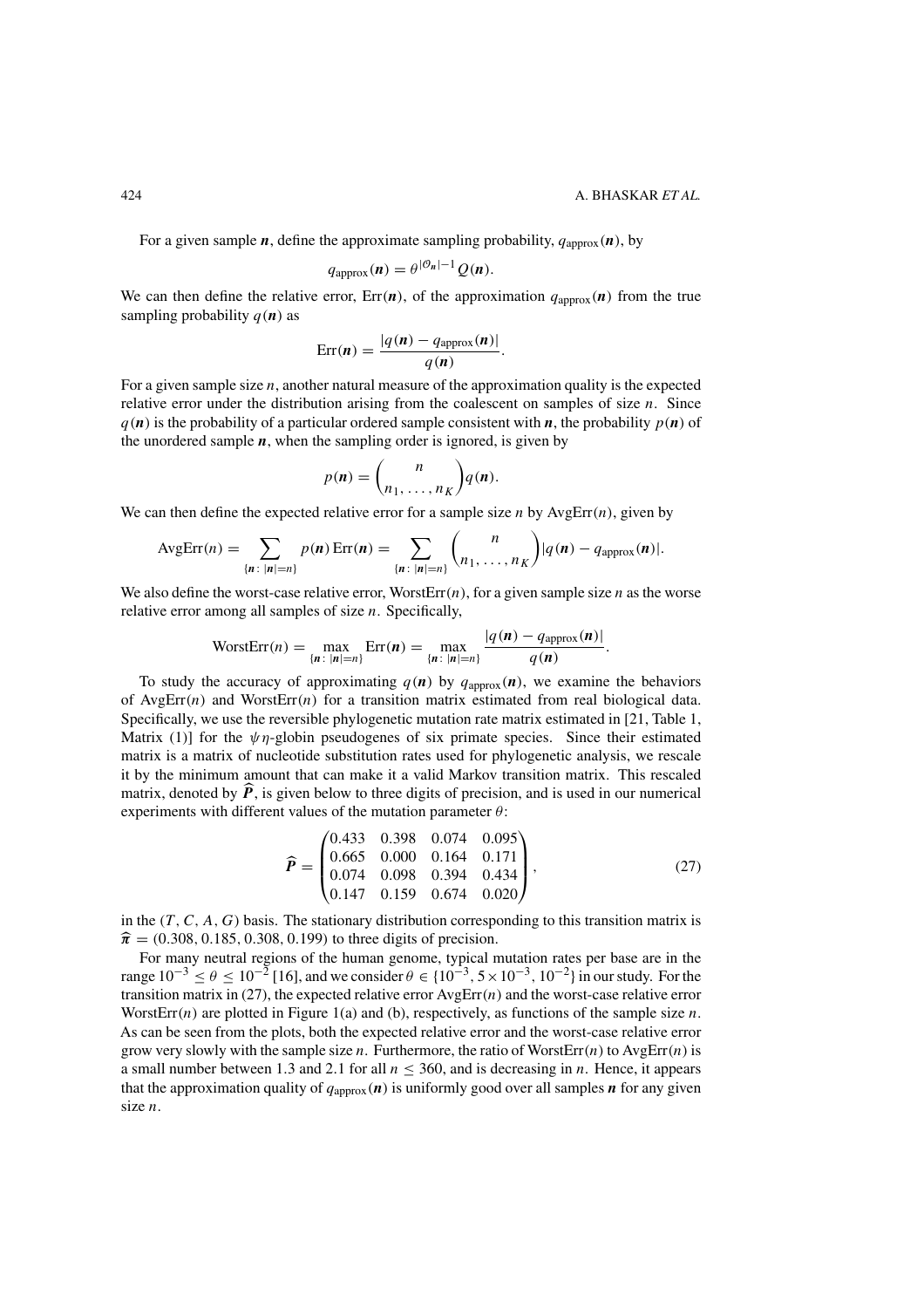<span id="page-17-0"></span>

FIGURE 1: Error plots as a function of the sample size *n* for the transition matrix *P* in [\(27\)](#page-16-0) and mutation  $\frac{1}{2}$  ( $\frac{1}{2}$  =  $\frac{1}{2}$  =  $\frac{1}{2}$  =  $\frac{1}{2}$  =  $\frac{1}{2}$  =  $\frac{1}{2}$  =  $\frac{1}{2}$  =  $\frac{1}{2}$  =  $\frac{$ rate  $\theta \in \{10^{-3}, 5 \times 10^{-3}, 10^{-2}\}$ . (a) The expected relative error, AvgErr(n). (b) The worst-case relative error, WorstErr*(n)*.

### **Appendix A**

Here, we provide some general combinatorial identities which are used several times for proving the main results in this paper.

**Fact 1.** *For any positive integers x, y, a, and b where*  $b \le a$  *and*  $x \le y$ *,* 

$$
\sum_{m=x}^{y} \frac{\binom{b}{m}}{\binom{a}{m}} = \frac{\binom{a+1-x}{a+1-b} - \binom{a-y}{a+1-b}}{\binom{a}{b}}.
$$
\n(28)

*Proof.* Starting from the left-hand side of (28), we have

$$
\sum_{m=x}^{y} \frac{\binom{b}{m}}{\binom{a}{m}} = \frac{b! \ (a-b)!}{a!} \sum_{m=x}^{y} \binom{a-m}{a-b} = \frac{\binom{a+1-x}{a+1-b} - \binom{a-y}{a+1-b}}{\binom{a}{b}},
$$

where the last equality follows from the standard combinatorial identity that, for all positive integers *a*, *n*, and *k*,  $\sum_{i=a}^{n} {n-i \choose k} = {n-a+1 \choose k+1}$ .

**Fact 2.** *For positive integers a and b,*

$$
\sum_{m=1}^{a} \frac{1}{m} {a-m \choose b} = {a \choose b} (H_a - H_b).
$$

Fact 2 can be verified by induction [\[4\]](#page-19-0) or by the method of Wilf–Zeilberger pairs [\[5\]](#page-19-0).

**Fact 3.** *For positive integers a and b where*  $b \leq a$ *,* 

$$
\sum_{m=1}^{b} \frac{\binom{b}{m}}{\binom{a}{m}} \frac{1}{m+1} = \frac{a+1}{b+1} (H_{a+1} - H_{a-b}) - 1.
$$
 (29)

*Proof.* Starting from the left-hand side of (29), we have

$$
\sum_{m=1}^{b} \frac{\binom{b}{m}}{\binom{a}{m}} \frac{1}{m+1} = \frac{b! \left(a-b\right)!}{a!} \sum_{m=1}^{b} \binom{a-m}{a-b} \frac{1}{m+1}
$$

$$
= \frac{1}{\binom{a}{b}} \sum_{m=2}^{b+1} \binom{a+1-m}{a-b} \frac{1}{m}
$$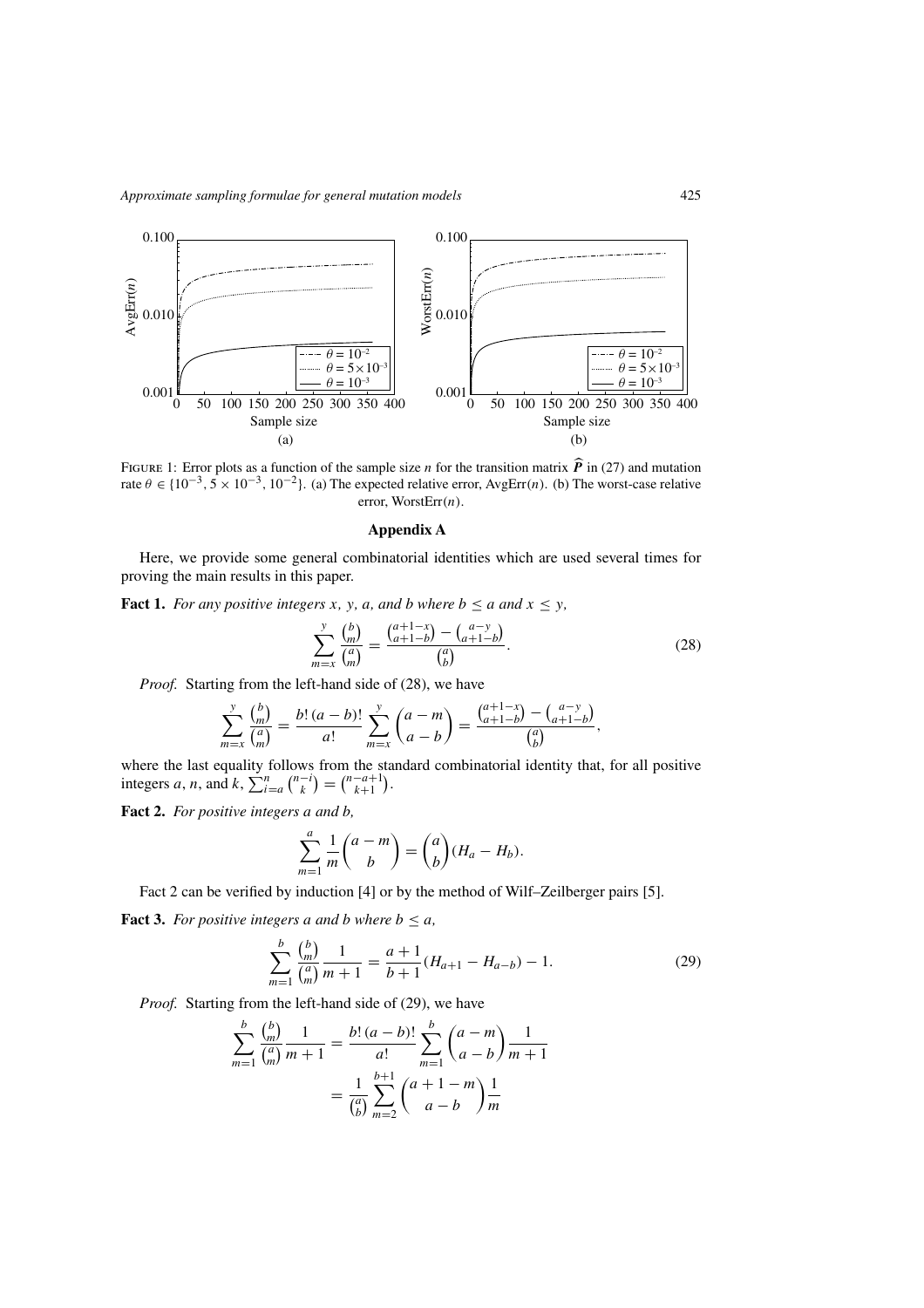$$
= \frac{1}{\binom{a}{b}} \left[ \sum_{m=1}^{b+1} {a+1-m \choose a-b} \frac{1}{m} - {a \choose b} \right]
$$
  
= 
$$
\frac{1}{\binom{a}{b}} \left[ {a+1 \choose b+1} (H_{a+1} - H_{a-b}) - {a \choose b} \right]
$$
  
= 
$$
\frac{a+1}{b+1} (H_{a+1} - H_{a-b}) - 1,
$$

<span id="page-18-0"></span>where the fourth equality follows from using Fact [2.](#page-17-0)

We also list some facts about the moments of a hypergeometric distribution which are appealed to several times in the paper.

**Fact 4.** *If a multivariate hypergeometric distribution is parameterized by*  $\mathbf{n} = (n_1, n_2, \ldots, n_L)$ *, where*  $n = |\mathbf{n}|$ *, and a sample of size*  $m$ *,*  $\mathbf{m} = (m_1, m_2, \ldots, m_L)$ *, is drawn from it, then, for any*  $t = (t_1, t_2, \ldots, t_L)$ *, where*  $t_i \geq 0$  *for all*  $i, t = |t|$ *, and*  $t \leq n$ *,* 

$$
E\left[\prod_{i=1}^{L}(m_{i})_{t_{i}}\downarrow\right] = \sum_{\{\mathbf{0}\leq m\leq n\colon |m|=m\}}\frac{\binom{n}{m}}{\binom{n}{m}}\prod_{i=1}^{L}(m_{i})_{t_{i}}\downarrow = \frac{\prod_{i=1}^{L}(n_{i})_{t_{i}}\downarrow}{(n)_{t}\downarrow}(m)_{t}\downarrow.
$$
(30)

*Proof.* Starting from the middle term in (30), we obtain

$$
\sum_{\{0 \le m \le n : |m| = m\}} \frac{\binom{n}{m}}{\binom{n}{m}} \prod_{i=1}^{L} (m_i)_{t_i \downarrow} = \sum_{\{0 \le m \le n : |m| = m\}} \frac{\prod_{i=1}^{L} (n_i)_{t_i \downarrow}}{(n)_{t \downarrow}} (m)_{t \downarrow} \frac{\binom{n-t}{m-t}}{\binom{n-t}{m-t}}}{(n)_{t \downarrow}} = \frac{\prod_{i=1}^{L} (n_i)_{t_i \downarrow}}{(n)_{t \downarrow}} (m)_{t \downarrow} \sum_{\{0 \le m \le n-t : |m| = m-t\}} \frac{\binom{n-t}{m}}{\binom{n-t}{m}}}{(n)_{t \downarrow}} = \frac{\prod_{i=1}^{L} (n_i)_{t_i \downarrow}}{(n)_{t \downarrow}} (m)_{t \downarrow},
$$

where the last equality follows because the term being summed is the probability mass function of a multivariate hypergeometric distribution parameterized by  $n - t$ , and the summation is over the entire domain of the distribution, and hence is 1.

In the following fact, we compute some second moments of the hypergeometric distribution parameterized by *n* when restricted to those samples *m* which are nonzero at all types.

**Fact 5.** *If*  $n = (n_1, n_2, \ldots, n_L)$ *, where*  $n = |\mathbf{n}|$ *, and*  $1 \leq j \neq k \leq L$ *, then we have the following identities:*

$$
\sum_{\{\mathbf{0} < \mathbf{m} \leq \mathbf{n} \colon |\mathbf{m}| = m\}} \frac{\binom{\mathbf{n}}{\mathbf{m}}}{\binom{n}{m}} m_j(m_j + 1) = \sum_{\{T \subseteq [L] : j \notin T\}} (-1)^{|T|} \left[ \frac{(n_j)_{2\downarrow}(m)_{2\downarrow}}{(n - n_T)_{2\downarrow}} + \frac{2n_j m}{n - n_T} \right] \frac{\binom{n - n_T}{m}}{\binom{n}{m}},\tag{31}
$$

$$
\sum_{\{\mathbf{0} < \mathbf{m} \leq \mathbf{n} \colon |\mathbf{m}| = m\}} \frac{\binom{\mathbf{n}}{\mathbf{m}}}{\binom{n}{m}} m_j m_k = \sum_{\{T \subseteq [L] : j \notin T\}} (-1)^{|T|} \frac{m_j m_k(m)_{2\downarrow}}{(n - n_T)_{2\downarrow}} \frac{\binom{n - n_T}{m}}{\binom{n}{m}}.
$$
(32)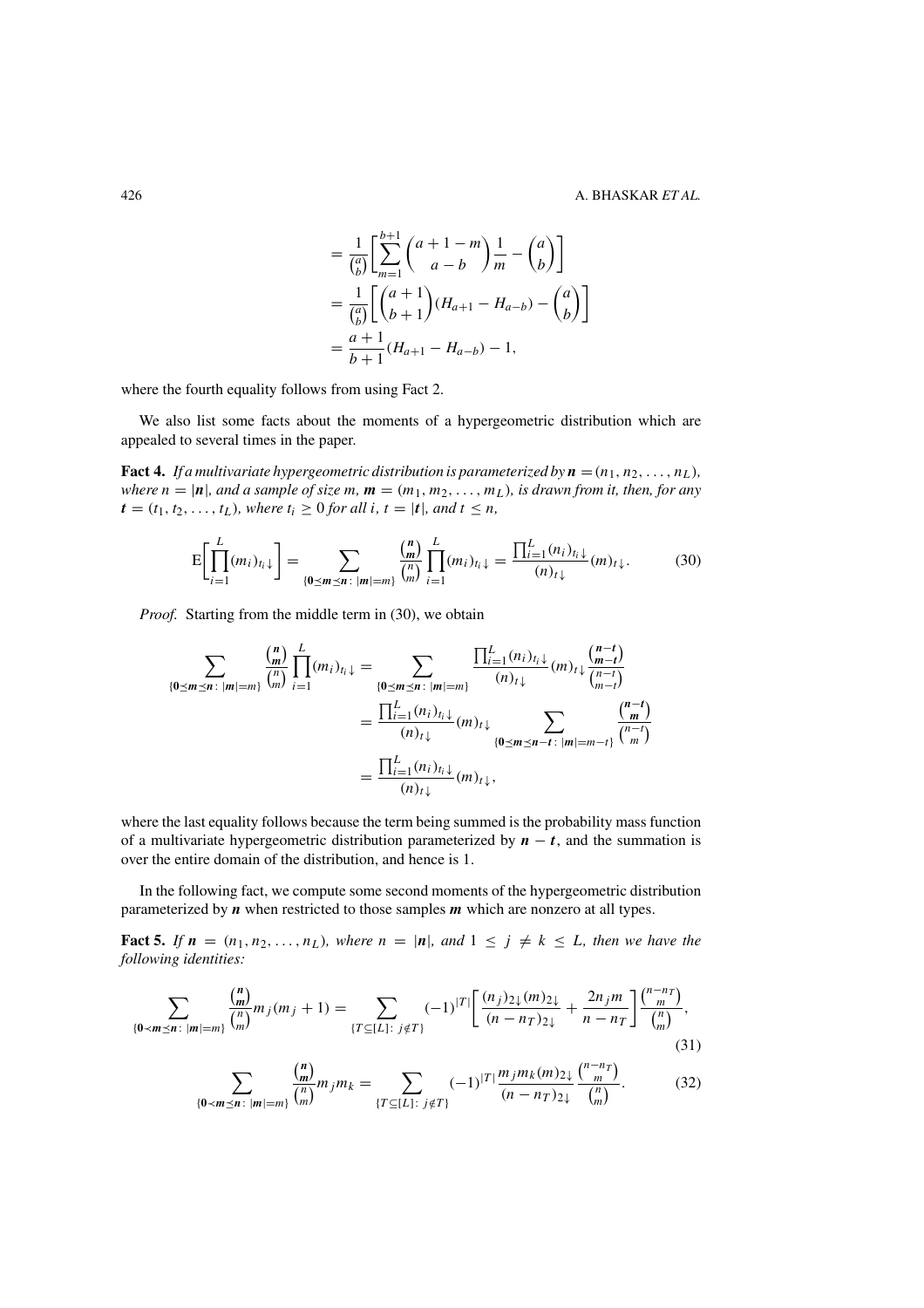<span id="page-19-0"></span>*Proof.* Applying the inclusion–exclusion principle and using Fact [4,](#page-18-0) the identity in [\(31\)](#page-18-0) can be obtained as

$$
\sum_{\{\mathbf{0} < \mathbf{m} \leq \mathbf{n} \colon |\mathbf{m}| = m\}} \frac{\binom{\mathbf{n}}{m}}{\binom{n}{m}} m_j(m_j + 1)
$$
\n
$$
= \sum_{\{T \subseteq [L] : j \notin T\}} (-1)^{|T|} \Biggl[ \sum_{\{\mathbf{0} \leq \mathbf{m} \leq \mathbf{n} - \mathbf{n}_T \colon |\mathbf{m}| = m\}} \frac{\binom{\mathbf{n} - \mathbf{n}_T}{m}}{\binom{\mathbf{n} - \mathbf{n}_T}{m}} ((m_j)_{2\downarrow} + 2m_j) \Biggr] \frac{\binom{\mathbf{n} - \mathbf{n}_T}{m}}{\binom{\mathbf{n}}{m}} \\
= \sum_{\{T \subseteq [L] : j \notin T\}} (-1)^{|T|} \Biggl[ \frac{(n_j)_{2\downarrow}(m)_{2\downarrow}}{\left(\mathbf{n} - \mathbf{n}_T\right)_{2\downarrow}} + \frac{2n_j m}{\mathbf{n} - \mathbf{n}_T} \Biggr] \frac{\binom{\mathbf{n} - \mathbf{n}_T}{m}}{\binom{\mathbf{n}}{m}}.
$$

Similarly, for [\(32\)](#page-18-0), we have

$$
\sum_{\{\mathbf{0} < \mathbf{m} \leq \mathbf{n} \colon |\mathbf{m}| = m\}} \frac{\binom{\mathbf{n}}{\mathbf{m}}}{\binom{n}{m}} m_j m_k = \sum_{\{T \subseteq [L] : j,k \notin T\}} (-1)^{|T|} \left[ \sum_{\{\mathbf{0} \leq \mathbf{m} \leq \mathbf{n} - \mathbf{n}_T \colon |\mathbf{m}| = m\}} \frac{\binom{\mathbf{n} - \mathbf{n}_T}{\mathbf{m}}}{\binom{\mathbf{n} - \mathbf{n}_T}{\mathbf{m}}} m_j m_k \right] \frac{\binom{\mathbf{n} - \mathbf{n}_T}{\mathbf{m}}}{\binom{\mathbf{n}}}{\mathbf{n}}} = \sum_{\{T \subseteq [L] : j,k \notin T\}} (-1)^{|T|} \frac{\binom{\mathbf{n} - \mathbf{n}_T}{\mathbf{m}}}{\binom{\mathbf{n} - \mathbf{n}_T}{\mathbf{m}} \cdot \frac{\binom{\mathbf{n} - \mathbf{n}_T}{\mathbf{m}}}{{\binom{\mathbf{n}}}{\mathbf{n}}}}.
$$

### **Acknowledgements**

We thank Paul Jenkins for useful discussions. This research was supported in part by NIH grant R01-GM094402, an Alfred P. Sloan Research Fellowship, and a Packard Fellowship for Science and Engineering.

#### **References**

- [1] Arratia, A., Barbour, A. D. and Tavaré, S. (2003). *Logarithmic Combinatorial Structures: A Probabilistic Approach*. European Mathematical Society, Zürich.
- [2] Bhaskar, A. and Song, Y. S. (2012). Closed-form asymptotic sampling distributions under the coalescent with recombination for an arbitrary number of loci. *Adv. Appl. Prob.* **44,** 391–407.
- [3] Ewens, W. J. (1972). The sampling theory of selectively neutral alleles. *Theoret. Pop. Biol.* **3,** 87–112.
- [4] Fu, Y.-X. (1995). Statistical properties of segregating sites. *Theoret. Pop. Biol.* **48,** 172–197.
- [5] GRIFFITHS, R. C. (2003). The frequency spectrum of a mutation, and its age, in a general diffusion model. *Theoret. Pop. Biol.* **64,** 241–251.
- [6] GRIFFITHS, R. C. AND LESSARD, S. (2005). Ewens' sampling formula and related formulae: combinatorial proofs, extensions to variable population size and applications to ages of alleles. *Theoret. Pop. Biol.* **68,** 167–77.
- [7] Griffiths, R. C. and Tavaré, S. (1994). Ancestral inference in population genetics. *Statist. Sci.* **9,** 307–319.
- [8] Griffiths, R. C. and Tavaré, S. (1994). Sampling theory for neutral alleles in a varying environment. *Phil. Trans. R. Soc. London B* **344,** 403–410.
- [9] Hoppe, F. M. (1984). Pólya-like urns and the Ewens' sampling formula. *J. Math. Biol.* **20,** 91–94.
- [10] Jenkins, P. A. and Song, Y. S. (2009). Closed-form two-locus sampling distributions: accuracy and universality. *Genetics* **183,** 1087–1103.
- [11] Jenkins, P. A. and Song, Y. S. (2010). An asymptotic sampling formula for the coalescent with recombination. *Ann. Appl. Prob.* **20,** 1005–1028.
- [12] Jenkins, P. A. and Song, Y. S. (2011). The effect of recurrent mutation on the frequency spectrum of a segregating site and the age of an allele. *Theoret. Pop. Biol.* **80,** 158–173.
- [13] Jenkins, P. A. and Song, Y. S. (2012). Padé approximants and exact two-locus sampling distributions. *Ann. Appl. Prob.* **22,** 576–607.
- [14] Kingman, J. F. C. (1982). The coalescent. *Stoch. Process. Appl.* **13,** 235–248.
- [15] Kingman, J. F. C. (1982). On the genealogy of large populations. In *Essays in Statistical Science* (J. Appl. Prob. Spec. Vol. **19A**), eds J. Gani and E. J. Hannan, Applied Probability Trust, Sheffield, pp. 27–43.